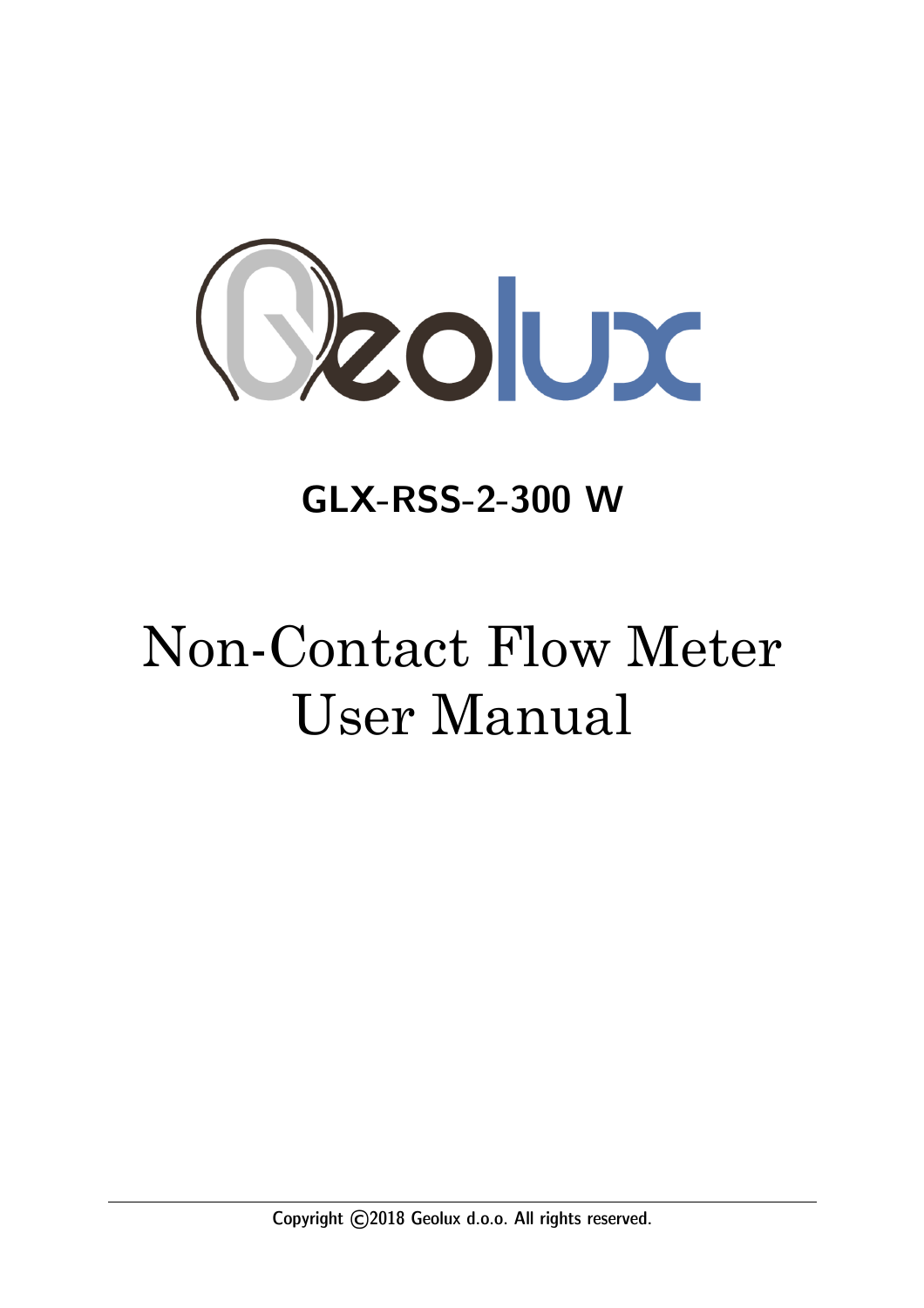

# **Revision History**

| Version | Date       | Author                  | Approved by             |
|---------|------------|-------------------------|-------------------------|
| 1.0     | 2011-07-22 | <b>Tomislav Grubesa</b> | Niksa Orlic             |
| 2.0     | 2013-06-20 | <b>Tomislav Grubesa</b> | Niksa Orlic             |
| 2.1     | 2013-12-16 | <b>Tomislav Grubesa</b> | Niksa Orlic             |
| 2.2     | 2016-04-24 | Niksa Orlic             | <b>Tomislav Grubesa</b> |
| 3.0     | 2017-09-01 | <b>Tomislav Grubesa</b> | Niksa Orlic             |
| 3.1     | 2017-12-04 | Niksa Orlic             | <b>Tomislav Grubesa</b> |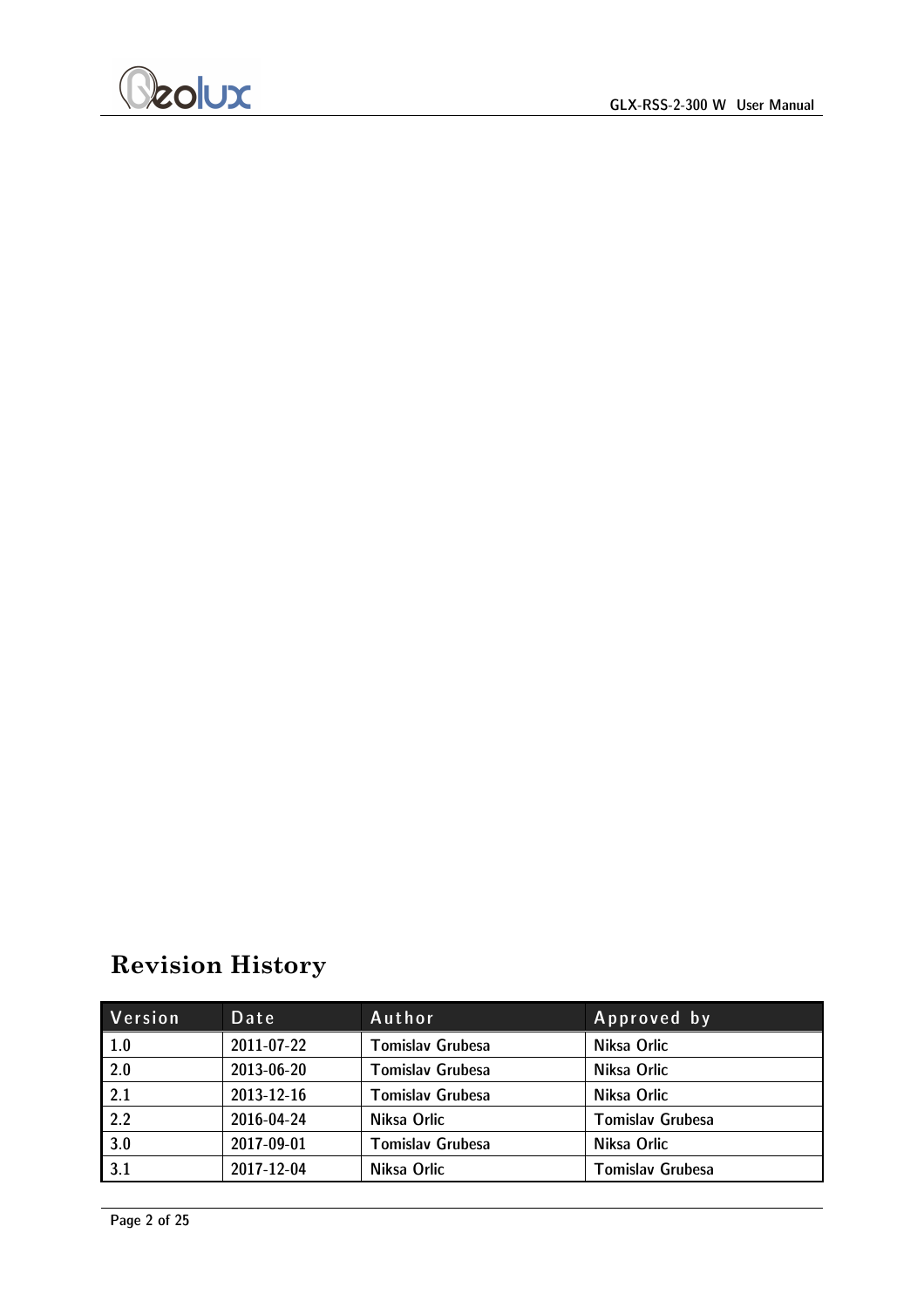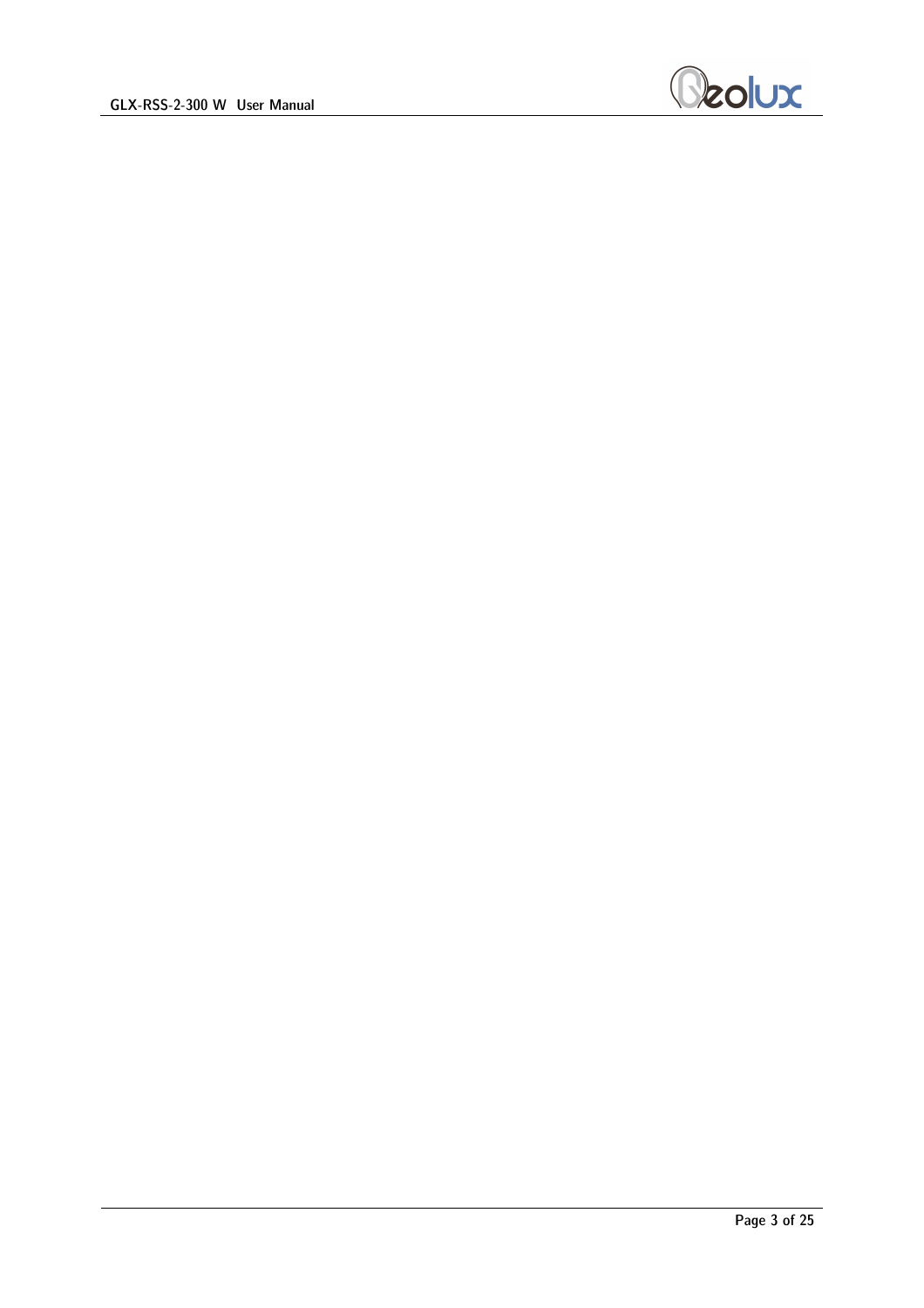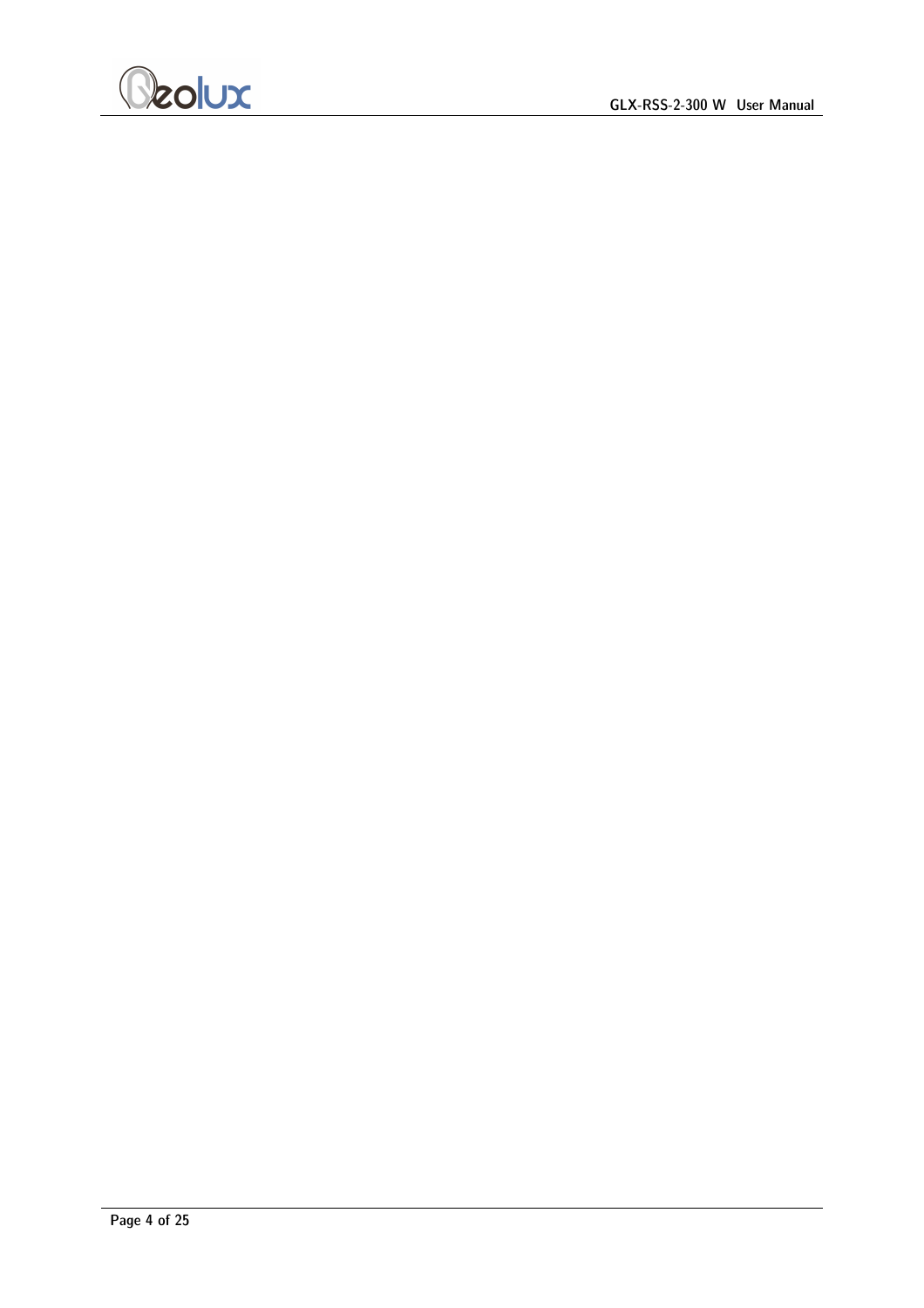

# **Starting Point**

Thank you for purchasing Geolux RSS-2-300 W non-contact open channel flow meter! We have put together the experience of our engineers, the domain knowledge of our customers, the enthusiasm of our team, and the manufacturing excellence to deliver this product to you.

You may freely rely on our field-proven radar technology. The use of top-quality components and advanced signal processing algorithms ensures that Geolux flow meter can be used in various applications and environments.

Although we are certain that you are more than capable of connecting the Flow Meter to your system, we have created this User Manual to assist you in setting up and using Geolux flow meter device.

Should there be any questions left unanswered, please feel free to contact us directly:

Geolux d.o.o. Ljudevita Gaja 62 10430 Samobor **Croatia** 

E-mail: geolux@geolux.hr Web: www.geolux.hr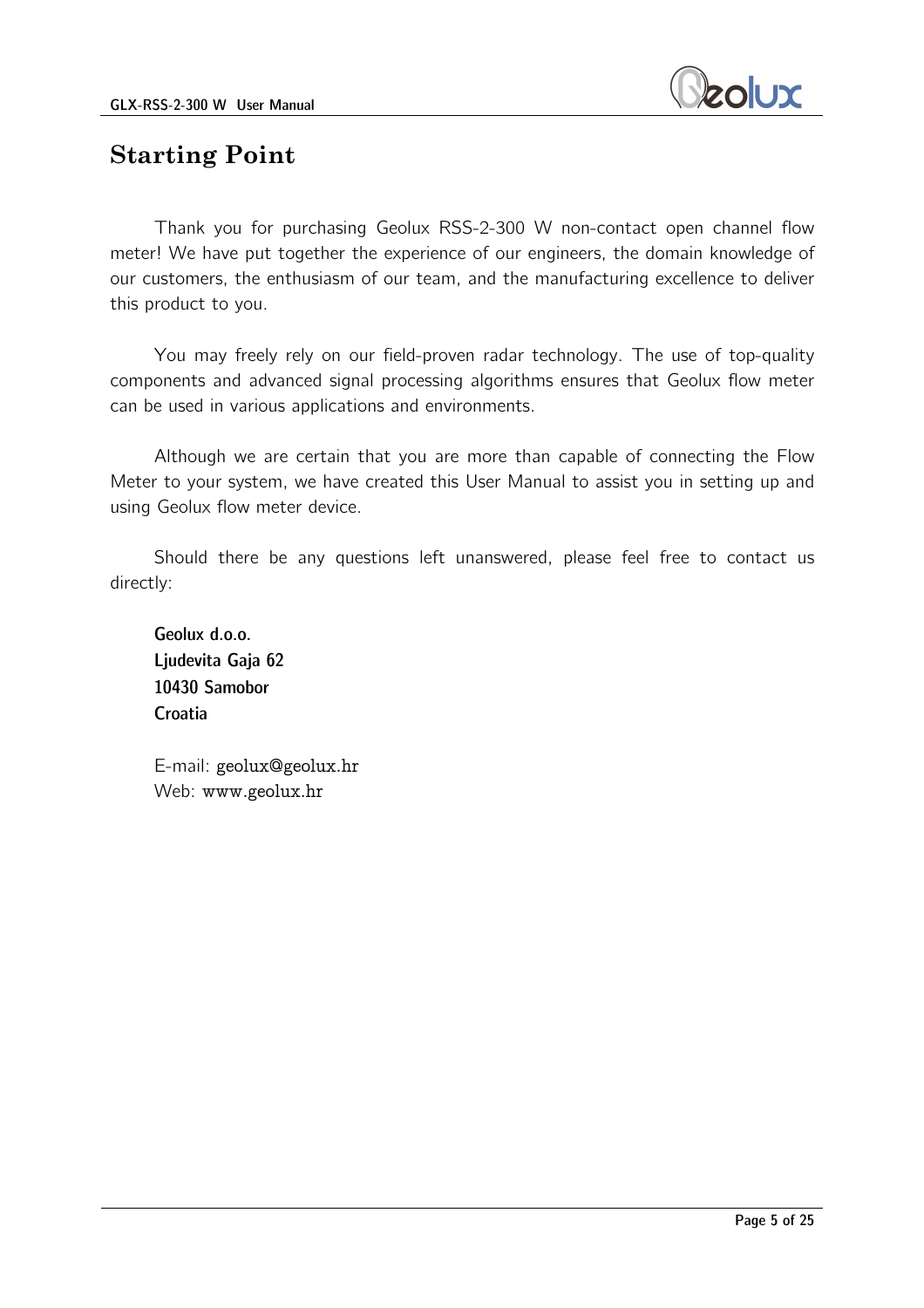

# **1. Introduction**

Geolux RSS-2-300 W flow meter uses radar technology to provide precise contactless measurement of surface flow velocity. Contactless radar technology enables quick and simple sensor installation above the water surface, and requires minimum maintenance. This functionality is achieved by transmitting an electromagnetic wave in 24 GHz frequency range (K-band), and measuring the frequency shift of the electromagnetic wave reflected from the flowing water surface. The frequency shift is caused by the Doppler effect of the moving surface on the electromagnetic wave. As the relative speed between the radar sensor and the water surface increases, the detected frequency shift also increases, thus enabling the flow meter to precisely determine the surface flow velocity.

The flow meter is able to detect water flow traveling at speeds ranging from 0,02 m/s to 15,0 m/s with precision of 0,01 m/s. Integrated tilt sensor measures inclination angle of the sensor and the flow velocity measurement is automatically cosine-corrected according to the measured mounting tilt angle.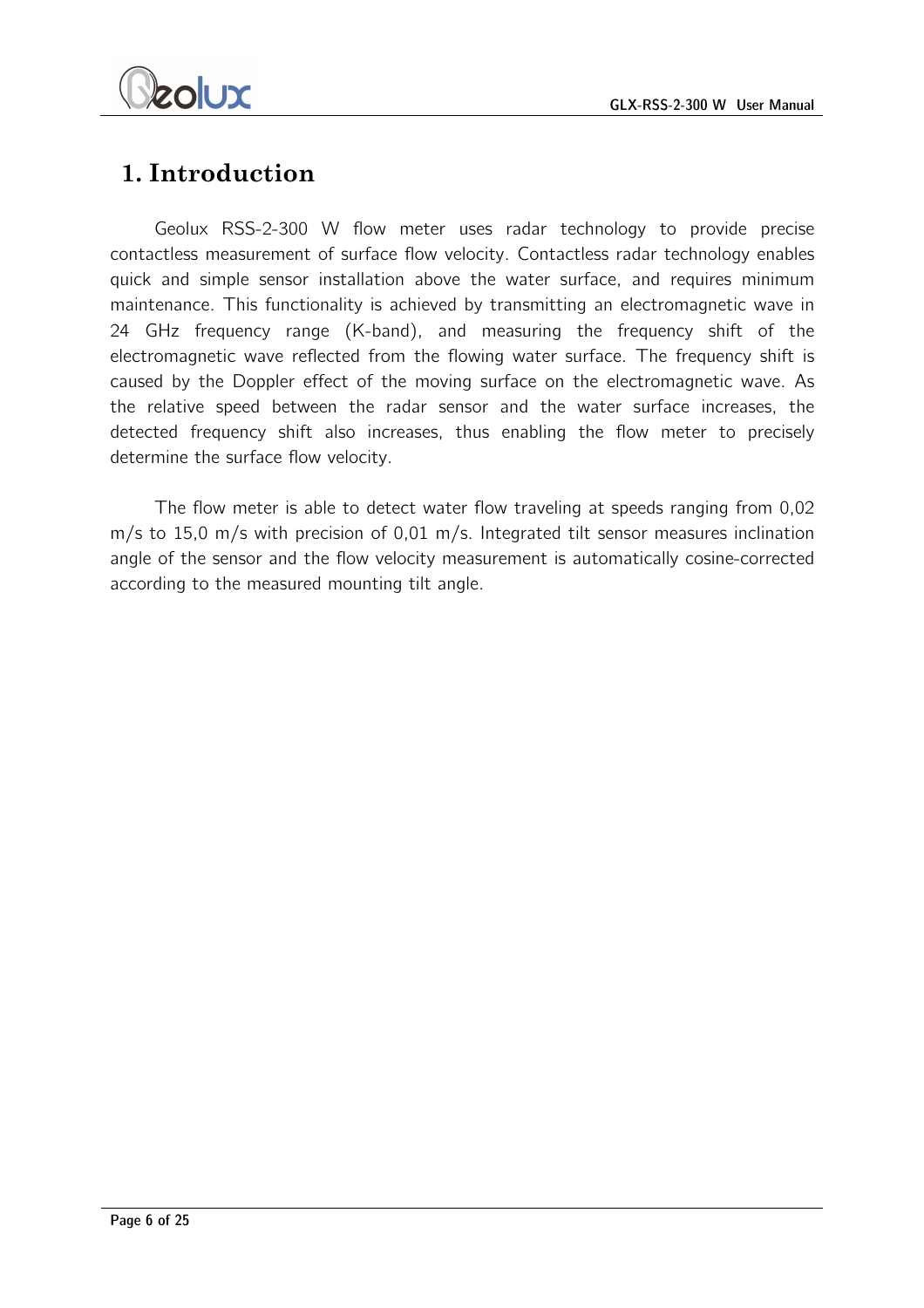

# **2. Electrical Characteristics**

The electrical characteristics of the Geolux RSS-2-300 W flow meter are given in the Table 1.

Table 1. Electrical characteristics

| Parameter                        | <b>MIN</b>  | <b>TYP</b> | <b>MAX</b> | Unit       |
|----------------------------------|-------------|------------|------------|------------|
| <b>Communication interface:</b>  |             |            |            |            |
|                                  |             |            |            |            |
| RS-232 interface speed           | 1200        |            | 115200     | bps        |
| RS-485 interface speed           | 1200        |            | 115200     | bps        |
| <b>Radar Sensor</b>              |             |            |            |            |
| Frequency                        | 24.125      |            | 24.200     | GHZ        |
| Radiated power (EIRP)            |             |            | 20         | dBm        |
| Sensitivity                      | $-108$      | $-110$     | $-112$     | dBm        |
| Beam-width (3dB) - Azimuth       |             | 12         |            |            |
| Beam-width (3dB) - Elevation     |             | 24         |            | $\bullet$  |
| Power supply voltage             | 9,0         | 12,0       | 27,0       | V          |
| Power                            |             | 1000       | 1350       | mW         |
| Operational temperature range    | $-40$       |            | $+85$      | °C         |
| <b>Measurement range</b>         | 0,02        |            | 15,00      | m/s        |
| <b>Resolution</b>                |             | 0,001      |            | m/s        |
| Accuracy                         |             | 1          |            | $\%$       |
| Angle compensation               | $\bf{0}$    | 30         | 75         | deg.       |
| <b>Distance</b>                  | 0,1         |            | 50         | m          |
| Sample rate                      |             | 20         |            | <b>SDS</b> |
| <b>Ingress Protection Rating</b> | <b>IP68</b> |            |            |            |
| <b>Mechanical</b>                |             | 110×90×50  |            | mm         |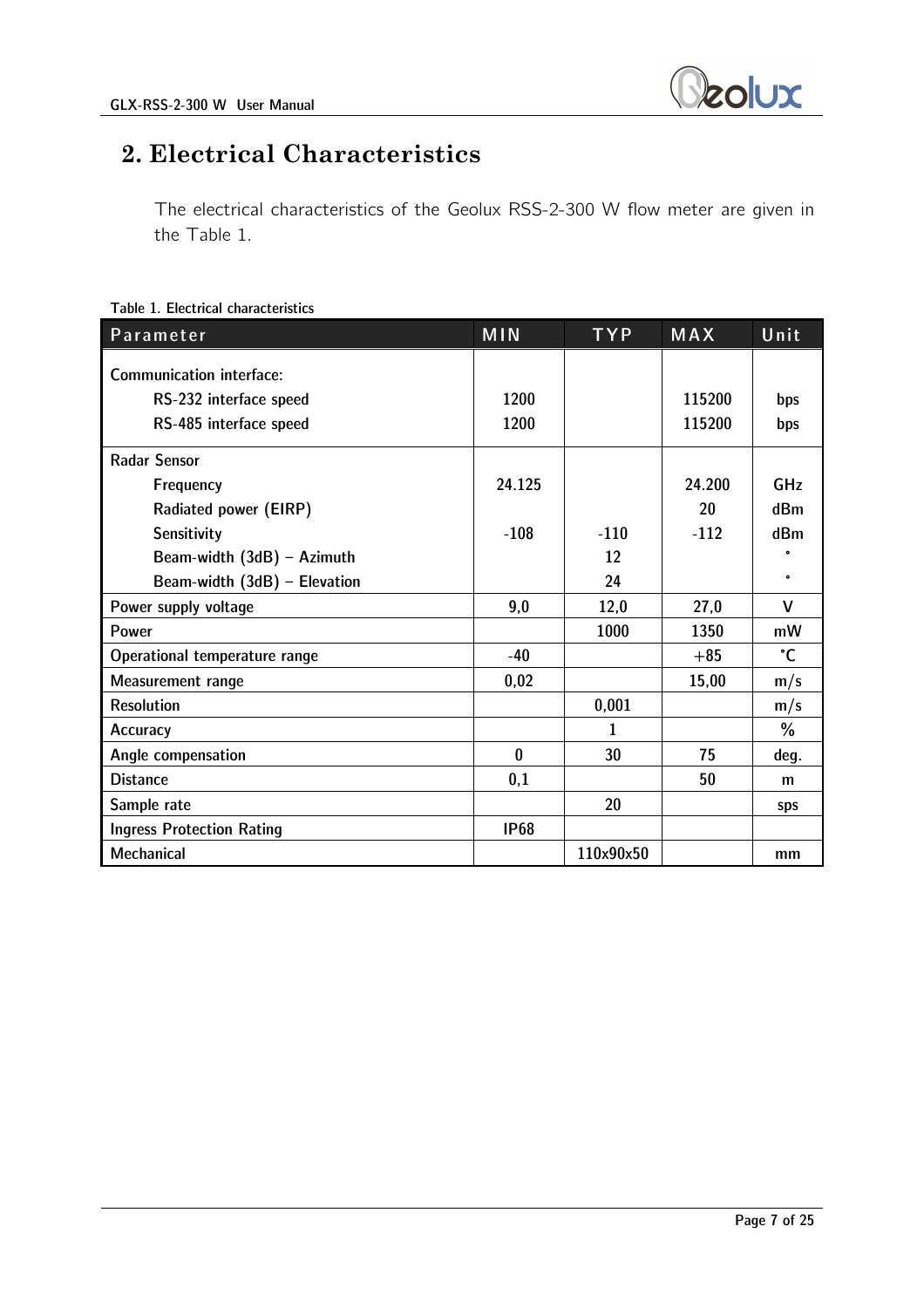

# **3. Connector Pin-Out**

The flow meter uses robust IP66 circular M12 connector with 12 positions and the mating cable is also delivered with the flow meter. The connector and cable details are shown on Picture 1. The Table 2 gives detailed description for each pin.



Picture 1. Flow meter connectors

| Pin<br>No.       | <b>Wire Color</b> | Pin Name              | Pin Description                                                                                                                                                                                                                |
|------------------|-------------------|-----------------------|--------------------------------------------------------------------------------------------------------------------------------------------------------------------------------------------------------------------------------|
| 1                | White             | <b>GND</b>            | This pin should be connected to the ground (negative)<br>pole of the power supply.                                                                                                                                             |
| $\overline{2}$   | <b>Brown</b>      | $+V$ in               | The power supply for the Radar Speed Sensor is<br>provided on this pin. The Radar Speed Sensor power<br>supply voltage must be in the range 9 VDC to 22<br>VDC, and the power supply must be able to provide at<br>last 0,65W. |
| 3                | Green             | $RS232 - TxD$         | RS-232 data transmit signal.                                                                                                                                                                                                   |
| 4                | Yellow            | $RS232 - RxD$         | RS-232 data receive signal.                                                                                                                                                                                                    |
| 5                | Grey              | <b>GND</b>            | Signal ground.                                                                                                                                                                                                                 |
| 6                | Pink              | $CAN - H$             | CAN2.0B high signal.                                                                                                                                                                                                           |
| $\overline{7}$   | <b>Blue</b>       | $CAN - L$             | CAN2.0B low signal.                                                                                                                                                                                                            |
| 8                | Red               | Alarm $V+$            | Alarm – power supply $+5V$ max. 100mA.                                                                                                                                                                                         |
| $\boldsymbol{9}$ | Orange            | $RS485 - D -$         | RS-485 data transmitter/receiver low signal.                                                                                                                                                                                   |
| 10               | Dark Red          | $RS485 - D +$         | RS-485 data transmitter/receiver high signal.                                                                                                                                                                                  |
| 11               | <b>Black</b>      | Alarm1 SW             | Alarm 1 - open collector switch signal max. 60mA                                                                                                                                                                               |
| 12               | Purple            | Alarm <sub>2</sub> SW | Alarm 2 - open collector switch signal max. 60mA                                                                                                                                                                               |

Table 2. Connector and cable pin-out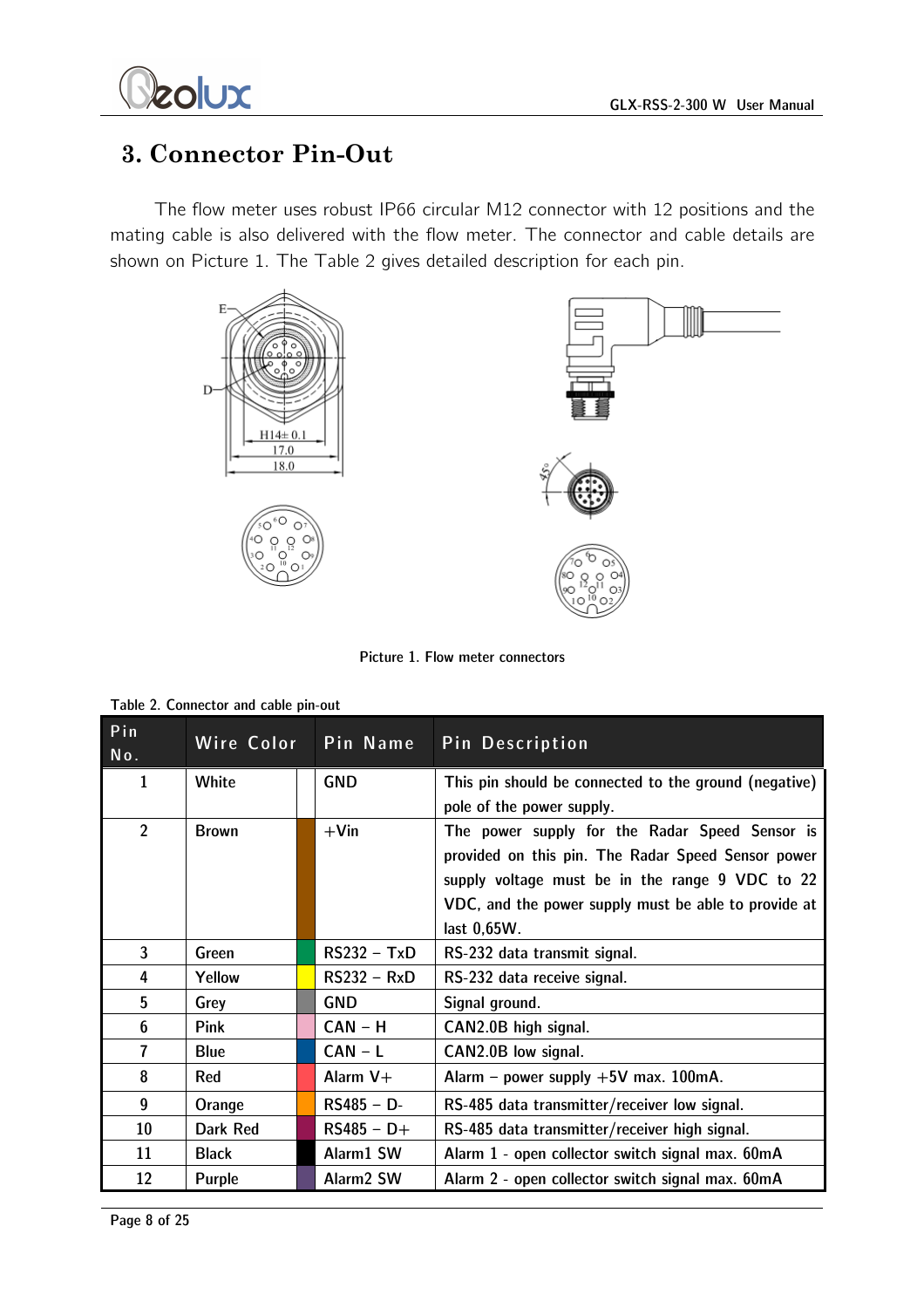

## **4. Installing Flow Meter**

The flow meter must be installed above the water surface, pointing toward the water surface at a vertical angle. Recommended minimum height above the water surface is 1 meter, with maximum height up to 25 meters. Recommended vertical angle is 30 degrees.

Picture 2 shows how the radar should be positioned relative to the water surface.



Picture 2. Installing flow meter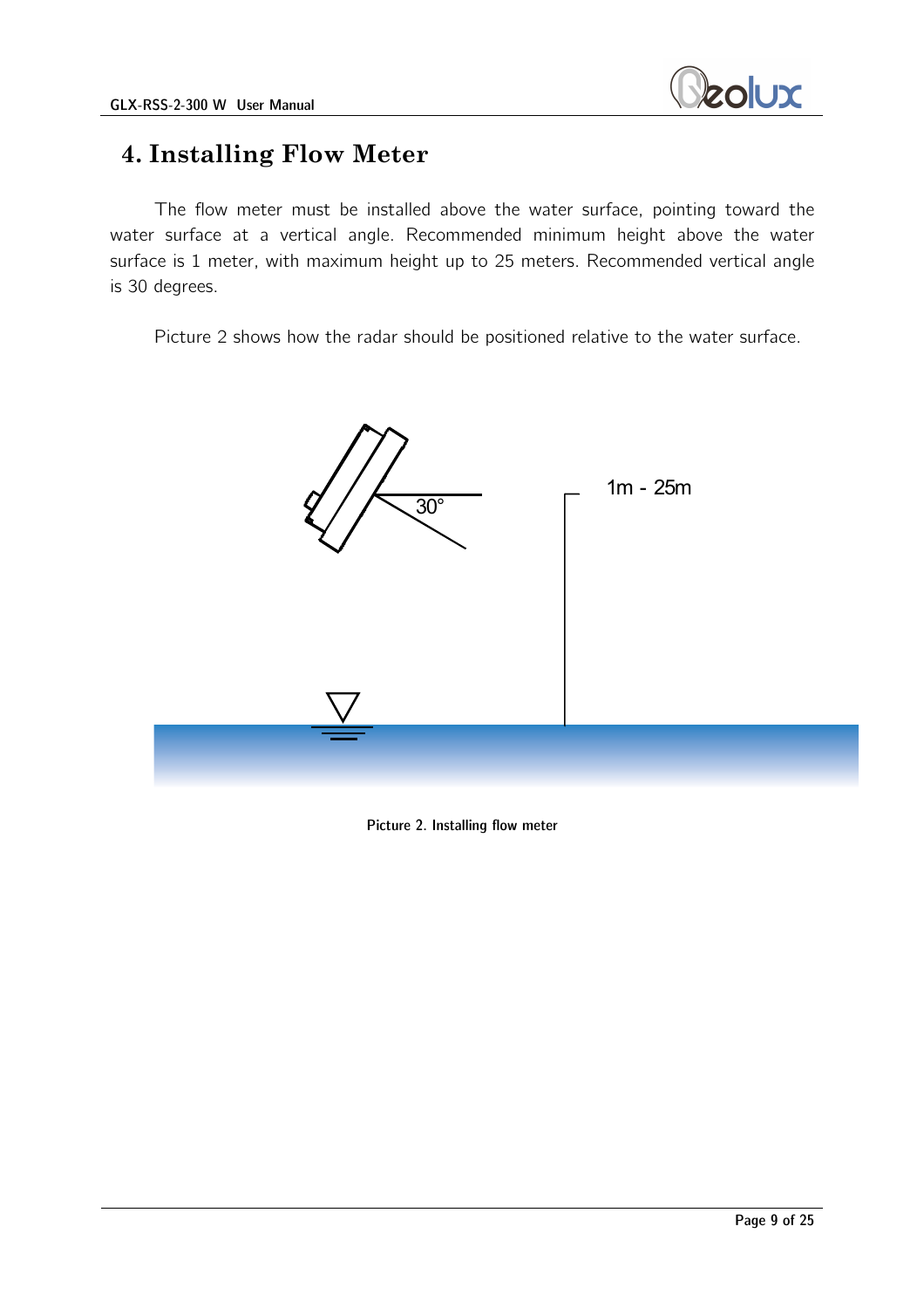

# **5. Data Interface**

Geolux RSS-2-300 W flow meter offers multiple data interfaces, in order to make the integration of the device with existing SCADA/telemetry systems easy.

### 5.1. Serial RS-232 interface

Serial RS-232 interface is used for direct connection of a single flow meter unit with the computer. The serial interface is used both for retrieving live flow measurements and for configuration of the flow meter device. Geolux provides PC application for unit configuration and flow monitoring free of charge.

Default communication parameters are:

Bitrate: 57600 bps Data bits: 8 Stop bits: 1 Parity: None

A NMEA-like communication protocol is used to deliver flow measurements over RS-232 interface. Detailed description of the protocol is given in the Chapter 6 of the User Manual.

### 5.2. Serial RS-485 interface

Serial RS-485 interface is used for connecting multiple flow meters to a single data logger. RS-485 interface uses a different protocol then the protocol used over RS-232 interface, in order to allow multiple flow meters connected on a single RS-485 bus. The main difference from the protocol used over RS-232 interface is that the flow measurements are not reported automatically, but are instead reported only after being requested by the master device (data logger unit). Detailed description of the protocol is given in the Chapter 6 of this User manual.

Default communication parameters are:

| Bitrate:   | 57600 bps |
|------------|-----------|
| Data bits: | 8         |
| Stop bits: | 1         |
| Parity:    | None      |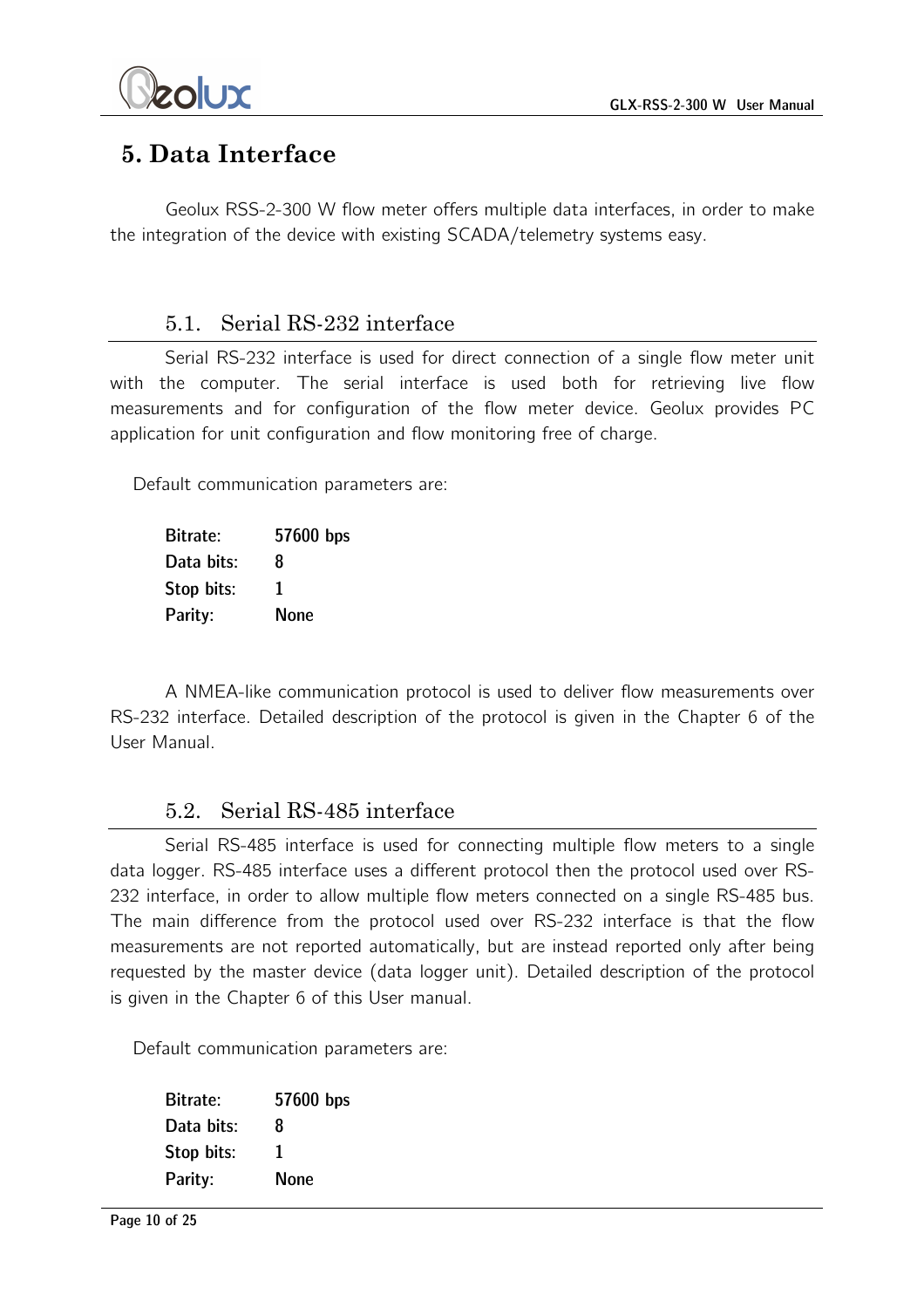

## **6. Data Protocols**

Geolux GLX-RSS-2-300 W flow meter supports the following data protocols:

- NMEA-like protocol on RS-232 interface that constantly outputs the detected speed and reflected signal power, and also the current measured tilt angle
- Servicing protocol on RS-232 interface for configuring the unit
- Request-response protocol on RS-485 interface that allows multiple units to be used on a single RS-485 bus

Support for additional protocols is available upon customer request.

### 6.1. NMEA protocol (RS-232)

NMEA protocol is based on the standard protocol family widely used by the navigation equipment. NMEA protocol is sentence oriented, and is capable of sending multiple sentences with different information. The sentence content is designated by the starting keyword which is different for each sentence type. NMEA sentences are terminated with the checksum which makes this protocol extremely reliable. NMEA protocol is singe-direction protocol: data is only transmitted from the flow meter.

At RS-232 interface the device periodically outputs following data sentences:

### **Direct flow measurement report**

\$RDTGT,D1,S1,L1\*CSUM<CR><LF>

- *\$RDTGT***:** The keyword sent on the beginning of each detection report. This sentence is sent whenever there is detected flow.
- D1: The detected flow direction (1 approaching, -1 receding).
- S1: The detected flow speed (speed<sup>1</sup> is reported as speed\*10).
- L1: The detected level of the signal reflection from the water surface.
- CSUM: The check sum of the characters in the report from  $\frac{1}{2}$  to  $*$  excluding these characters.

### **Average flow measurement report**

 $\overline{a}$ 

\$RDAVG,S1\*CSUM<CR><LF>

<sup>&</sup>lt;sup>1</sup> In the radar sensor setting it is possible to select km/h, mph, fps, fpm or mm/s for the speed reporting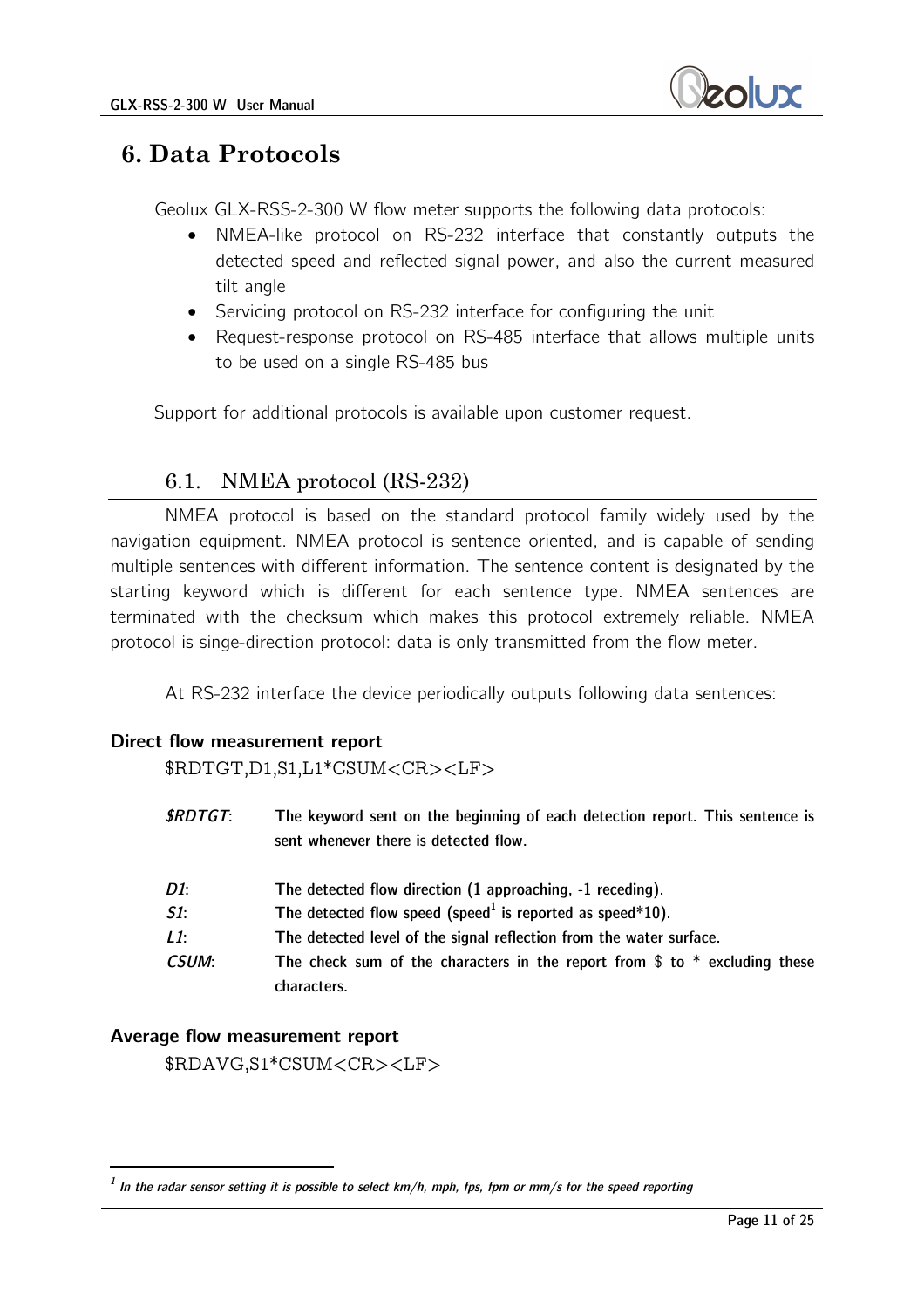

**\$RDAVG:** The keyword sent on the beginning of the report. This sentence reports smoothed flow measurement. This is the preferred reading, since it filters out minor fluctuations in flow speed reading due to waves.

| S1:   | The detected flow speed (speed <sup>2</sup> is reported as speed*10).                 |
|-------|---------------------------------------------------------------------------------------|
| CSUM: | The check sum of the characters in the report from $\frac{1}{2}$ to * excluding these |
|       | characters.                                                                           |

#### **Tilt angle report**

\$RDANG,A\*CSUM<CR><LF>

- **\$RDANG:** The keyword sent on the beginning of each angle report. The angle report is sent periodically, together with RDTGT report.
- <sup>A</sup>: The measured tilt angle, in degrees, 0 being horizontal.
- CSUM: The check sum of the characters in the report from  $$$  to  $*$  excluding these characters.

### 6.2. Servicing protocol (RS-232)

The servicing protocol is used to retrieve and modify device operating parameters. Various device settings, such as unit system and filtering parameters are configured using this protocol. Since NMEA protocol is one way (it only outputs the data), the servicing protocol is always active.

To make radar configuration easy, Geolux provides a Configurator utility application. Regular users do not need to be concerned about the servicing protocol used between the Configurator utility and the flow meter device. The Configurator utility is described in the Chapter 7 of this manual.

The servicing protocol listens on RS-232 serial port for incoming requests, and on each received request, it will answer back.

The following requests are recognized by the servicing protocol:

#### **Change units type**

 $#set$  units=kmh #set units=mph  $#set$  units=fps  $#set$  units=fpm #set units=ms

 $\overline{a}$ 

<sup>&</sup>lt;sup>2</sup> In the radar sensor setting it is possible to select km/h, mph, fps, fpm or mm/s for the speed reporting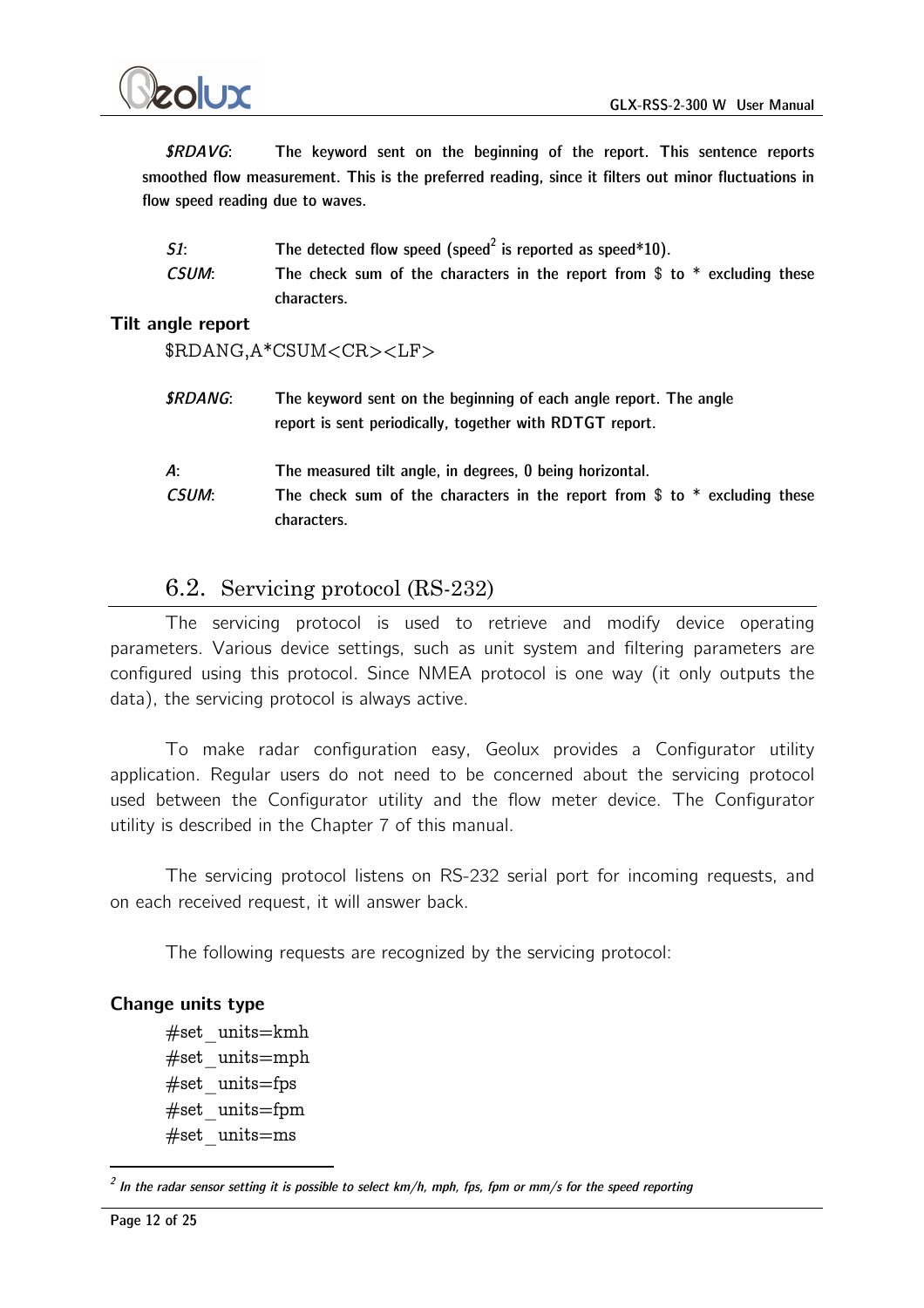

#set units=mms

Sets the units type in which the target speed is reported.

#### **Change radar sensitivity**

 $#set$  thld= $<0-100>$ 

Changes the sensitivity of the radar sensor.

#### **Change detected targets direction**

 $#set$  direction=in #set\_direction=out #set\_direction=both

Changes the parameter that specifies which flow direction will be reported.

#### **Change serial port baud rate**

#set baud rate=9600 #set baud rate=38400  $#set$  baud rate=57600 #set baud rate=115200

Changes the parameter that specifies the baud rate speed used by serial communication line; the same value is used for both RS-232 and RS-485.

#### **Change filter type**

#set filter type= $<1-2>$ 

Changes the filter type used for flow averaging.  $1=$ IIR filter;  $2=$ moving average filter

#### **Change filter length**

#set filter len= $<$ 1-1000 $>$ 

Changes the window length (in samples) for moving average filter.

#### **Change default device orientation**

 $#set$  rotation= $<0$ -1>

Configure whether the device is mounted normally (0), or it is rotated 90 degrees sidewise (1).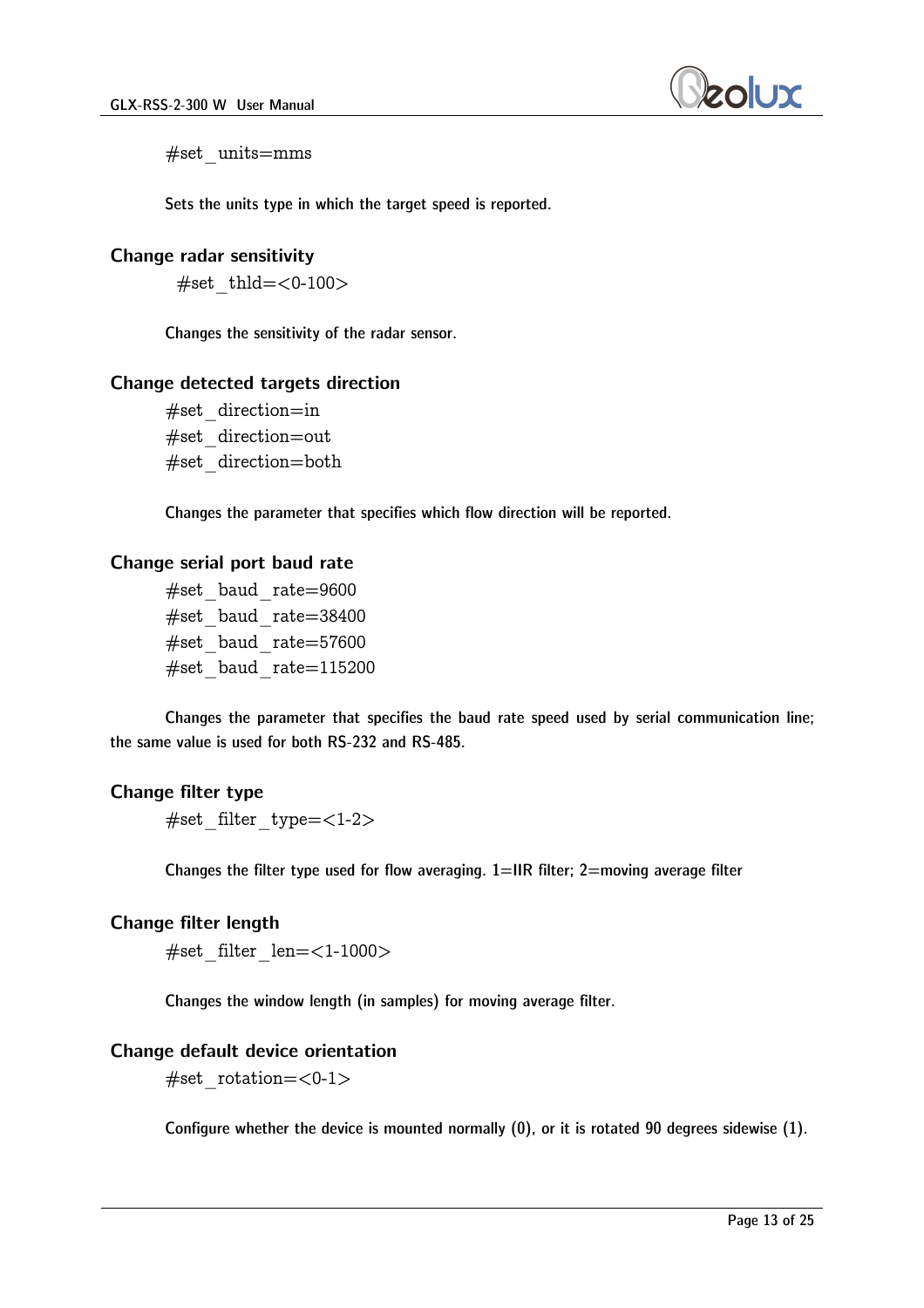



### **Set device ID**

#set can  $id=<0-99>$ 

Configure the device ID. The ID is used as device identifier for RS-485 protocol.

### **Enable automatic angle compensation**

#set angle compensation= $<0$ -1>

Enable (1) or disable (0) whether automatic compensation (cosine-correction) of the tilt angle is performed on the reported flow measurement.

#### **Retrieve current device status**

 $#$ get info

Requests the current device status. Here is an example status output:

 $#$  firmware: 4.3.12  $#$  pga\_gain:2  $#$  units:mph  $#$  thld:64  $#$  direction: both  $#$  baud rate:9600  $# can$ id:2  $#$  angle compensation:1  $#$  filter enable:1 # filter  $type:1$  $#$  filter len:5 # sensor rotation:0

### 6.3. Request-response protocol (RS-485)

A different data protocol is used on RS-485 interface which allows connection of multiple units on the single RS-485 line. Before the units are connected on the single RS-485 bus, each unit must be configured with a different device identifier. The device identifier is configured by using the PC application. Please check Chapter 7 for instructions.

The request-response protocol, unlike NMEA protocol, does not automatically report periodic flow measurement readings. Instead, when the unit is polled form the data logger, it responds the current averaged flow velocity measurement.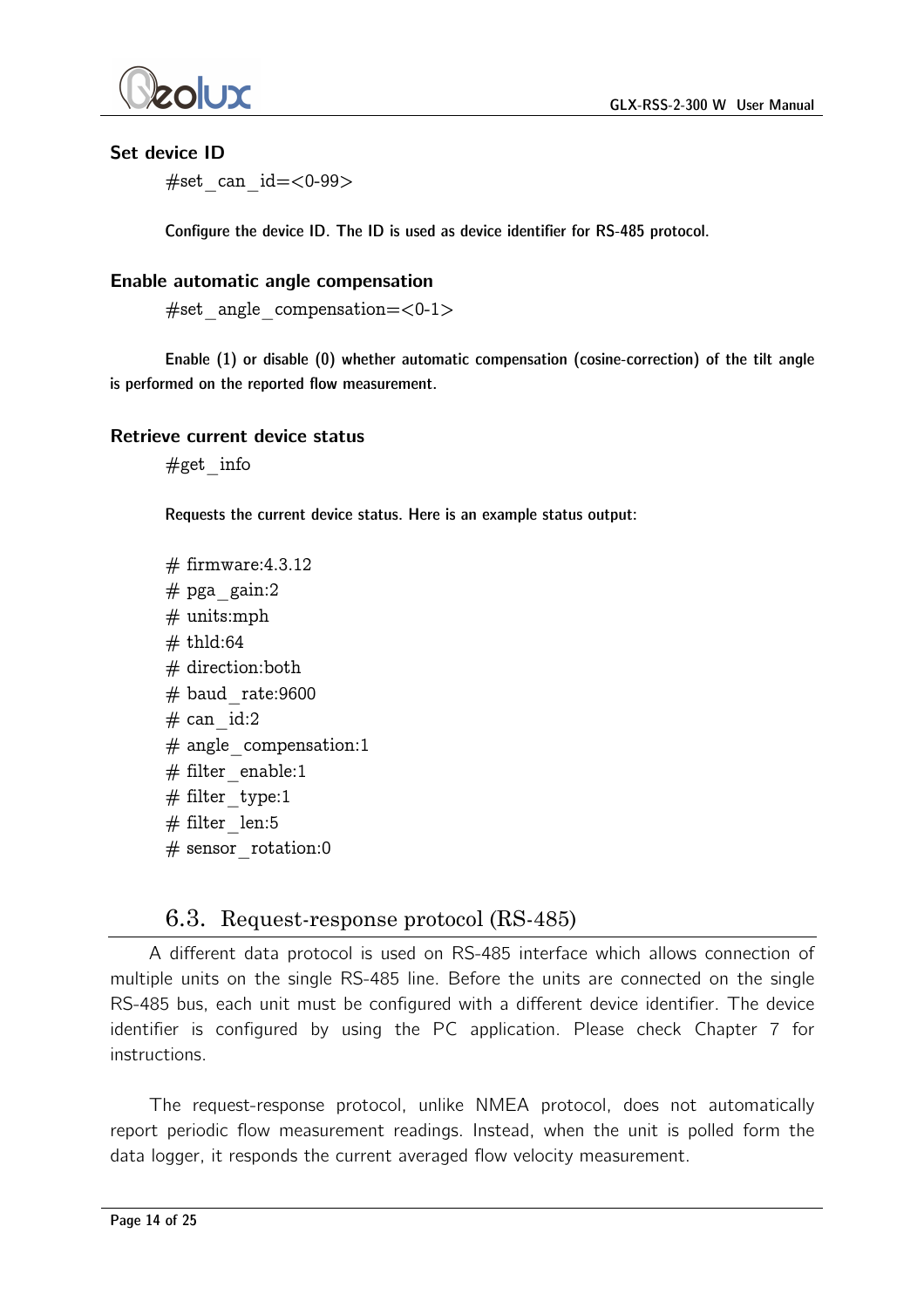

The request is sent from the data logger to the flow meter: <0x25> ID CSUM

- $0x25$ : The first byte sent in the request is % character. Its ASCII value in HEX is  $0x25$ .
- ID: Exactly two bytes long. This is the unit ID written as two ASCII characters. For example, if the polled unit ID is 2, then ID will be sent as "02". In HEX representation it is the following two bytes:  $\langle 0x30 \rangle \langle 0x32 \rangle$ .
- CSUM: Checksum, calculated by adding in modulo 256 the two byte values of the ID. If the device ID is 2, then ID was sent as  $\langle 0x30 \rangle \langle 0x32 \rangle$ . Checksum is then  $0x30+0x32 =$  $<0x62$ .

After receiving the request, if the device ID matches, the flow meter will respond with the current averaged flow velocity reading:

<0xA5> ID SPEED CSUM

- $0xA5$ : The first byte sent in the response is byte with HEX value of  $0xA5$ .
- ID: Exactly two bytes long. This is the unit ID written as two ASCII characters. For example, if the unit ID is 2, then ID will be sent as "02". In HEX representation it is the following two bytes:  $\langle 0x30 \rangle \langle 0x32 \rangle$ .
- SPEED: The speed readout in currently selected units, formatted as real (float) number with exactly three digits after the decimal dot separator. For example, if the current averaged speed is 5.7143, it will be reported as 5.714, or in HEX values:  $<$ 0x35> $<$ 0x2E> $<$ 0x37> $<$ 0x31> $<$ 0x34> $<$ 0x33>.
- CSUM: Checksum, calculated by adding in modulo 256 the two byte values of the ID and all byte values from the SPEED.

### 6.4. Modbus Protocol (RS-485)

When configured in Modbus operation mode, the unit responds to Modbus requests over RS-485 dana line. The baud rate id configured through the PC application, and 1 stop bit, even parity, 8 dana bits configuration is used.

Modbus registers that are accessed by Modbus protocol are 16-bit (2-byte) registers. Any number of registers can be read or written over Modbus.

Modbus is a request-response protocol where a master (such as datalogger) sends out requests, and slave devices (such as RSS-2-300 WL sensor) responds. The request and response format, with example is given in tables 3-6.

In each request, the master can either ask the slave to retrieve value of one or more registers, or the master can set the value of one or more registers. Each register holds one 16-bit value.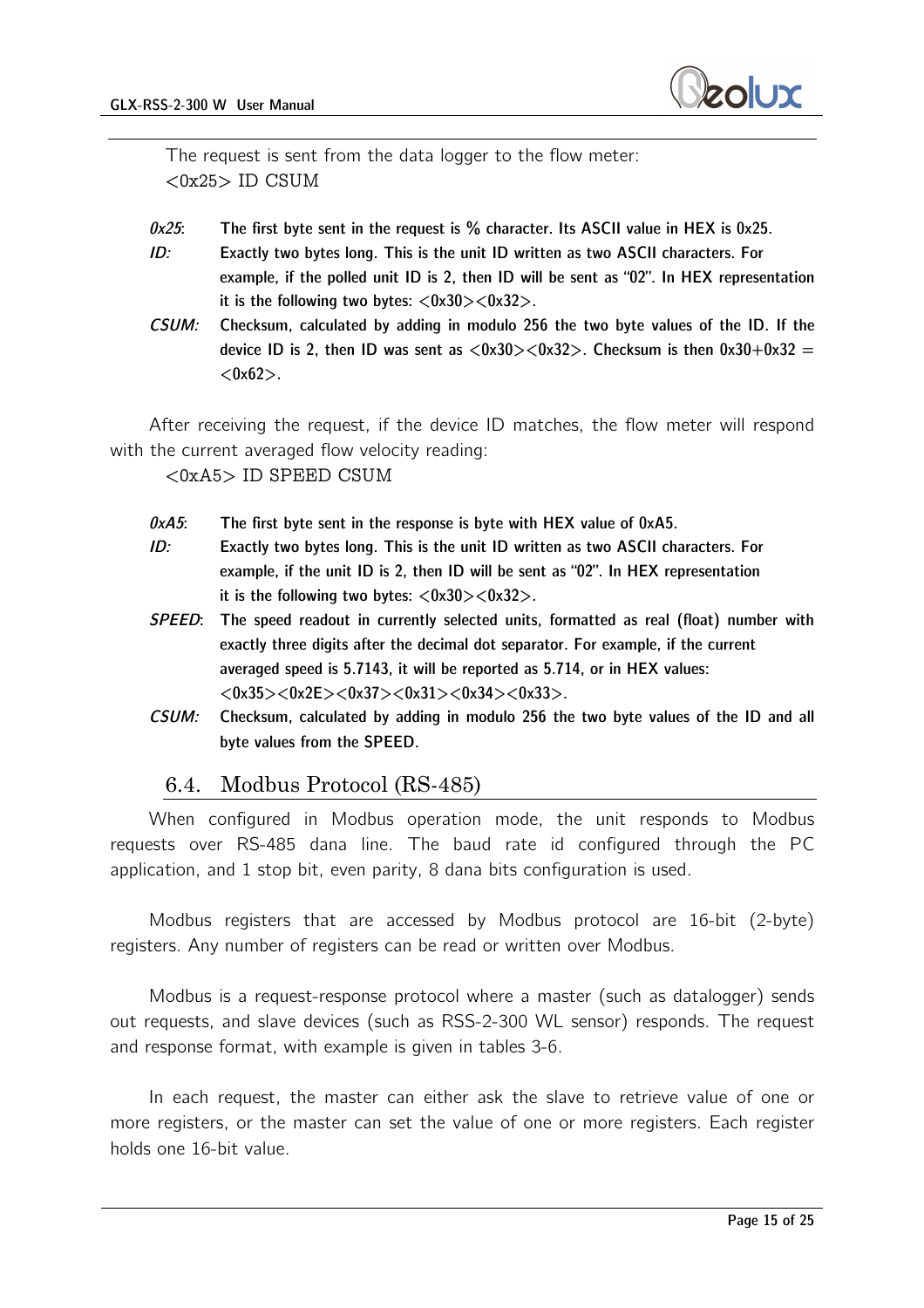#### Table 3. Master request format

| <b>Name</b>    | <b>Addr</b> | Fun    |                 | Data#of regs<br>Data start Addr |                 |      | CRC16 |                 |
|----------------|-------------|--------|-----------------|---------------------------------|-----------------|------|-------|-----------------|
| Length         | byte        | 1 byte | 2 bytes $(H,L)$ |                                 | 2 bytes $(H,L)$ |      |       | 2 bytes $(L,H)$ |
| <b>Example</b> | 0X01        | 0X03   | 0x00            | 0X00                            | 0X00            | 0X01 | 0X84  | 0X0A            |

### Table 4. Request example

| <b>Name</b>     | Content | <b>Detail</b>                                                 |  |
|-----------------|---------|---------------------------------------------------------------|--|
| <b>Address</b>  | 0X01    | Slave address (Sensor id)                                     |  |
| <b>Function</b> | 0X03    | Read slave info                                               |  |
|                 | 0X00    | The address of the first register to read (HIGH)              |  |
| Data start Addr | 0X00    | The address of the first register to read $(LOW)$ – Sensor ID |  |
|                 |         | req                                                           |  |
|                 | 0X00    | <b>High</b>                                                   |  |
| Data of regs    | 0X01    | Low (read only 1 register)                                    |  |
|                 | 0X84    | <b>CRC Low</b>                                                |  |
| CRC16           | 0X0A    | <b>CRC High</b>                                               |  |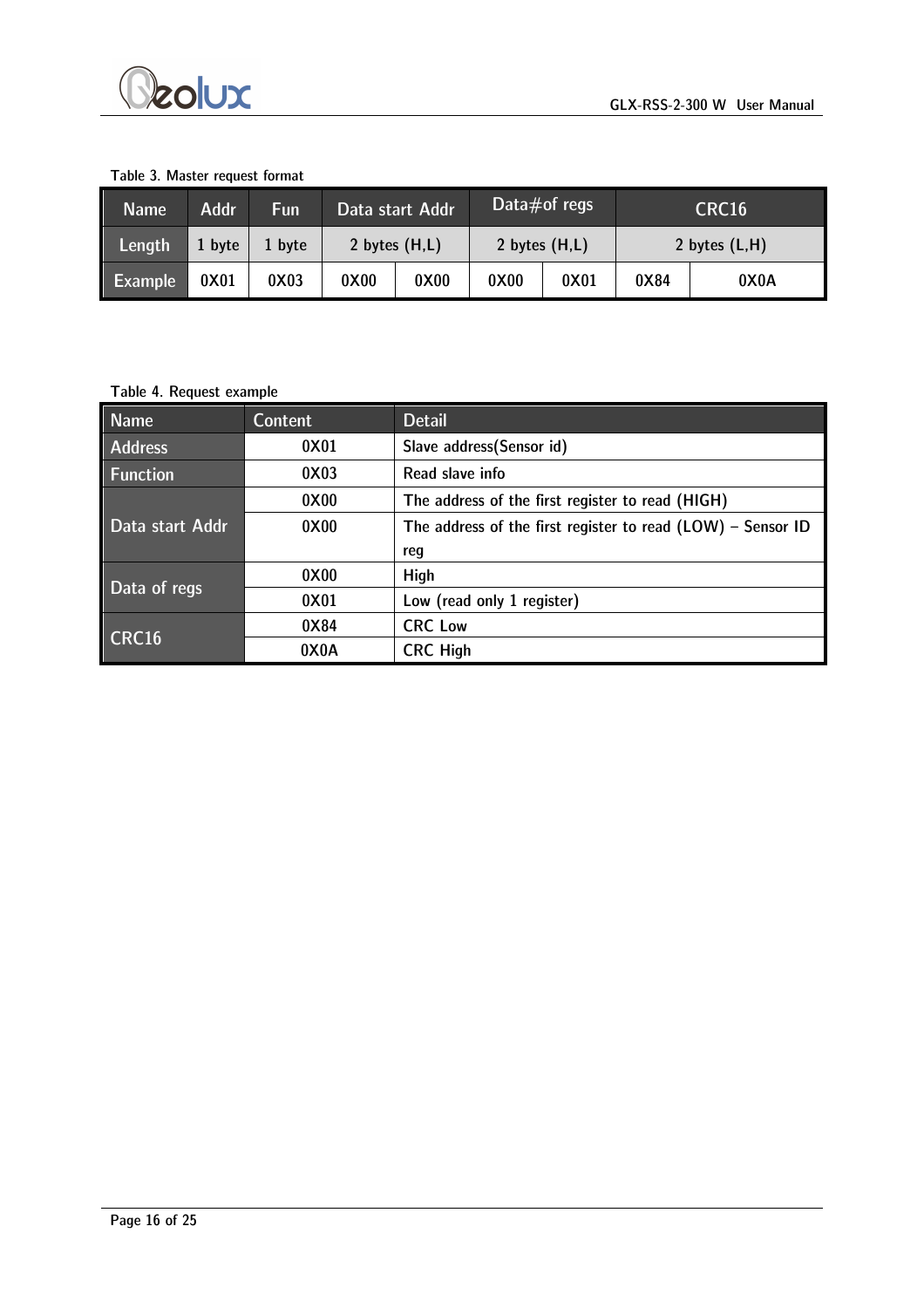

| Table 5. Slave (sensor) response format |  |
|-----------------------------------------|--|
|-----------------------------------------|--|

| <b>Name</b>    | <b>Addr</b> | Fun    | <b>Byte</b><br>count | Data            |      | CRC16 |                 |
|----------------|-------------|--------|----------------------|-----------------|------|-------|-----------------|
| Length         | 1 byte      | 1 byte | 1 byte               | 2 bytes $(H,L)$ |      |       | 2 bytes $(L,H)$ |
| <b>Example</b> | 0X01        | 0X03   | 0X02                 | 0X00            | 0X01 | 0X79  | 0X84            |

#### Table 6. Response example

| <b>Name</b>     | Content | <b>Detail</b>                |  |  |  |
|-----------------|---------|------------------------------|--|--|--|
| <b>Address</b>  | 0X01    | Slave address (Sensor id)    |  |  |  |
| <b>Function</b> | 0X03    | Read slave info              |  |  |  |
| Data length     | 0X02    | Data length is 2 bytes       |  |  |  |
|                 | 0X00    | Data high byte               |  |  |  |
| Data            | 0X01    | Data low byte, means ID is 1 |  |  |  |
|                 | 0X79    | <b>CRC Low</b>               |  |  |  |
| CRC16           | 0X84    | <b>CRC High</b>              |  |  |  |

The table 7 defines the data returned by the unit when the master requests register read. The table 8 defines how to write device configuration. Rows highlighted in blue denote the important values measured by the sensor. Rows highlighted in green denote operating paramters that could be changed in the field.

#### Table 7. Retrieving data from the sensor

| Fun  | Data start Addr | Data Length | Data Range               | <b>Detail</b>            |
|------|-----------------|-------------|--------------------------|--------------------------|
|      | 0X0000          | 2 byte      | $1^{\sim}255$            | Read sensor id           |
|      |                 |             | $0 \rightarrow 9600$     |                          |
|      | 0X0001          |             | $1 \rightarrow 38400$    | Read baud rate           |
|      |                 | 2 byte      | $2 \rightarrow 57600$    |                          |
|      |                 |             | $3 \rightarrow 115200$   |                          |
|      |                 |             | $0\rightarrow$ mm/s      |                          |
|      | 0X0002          | 2 byte      | $1 \rightarrow m/s$      | Read set units type      |
|      |                 |             | $2\rightarrow$ other     |                          |
| 0X03 | 0X0003          | 2 byte      | $0-15000$ (mm/s)         | Read instantaneous speed |
|      | 0X0004          | 2 byte      | $0-15000$ (mm/s)         | Read averaged speed      |
|      | 0X0005          | 2 byte      | $0 - 360$                | Read tilt angle          |
|      | 0X0006          | 2 byte      | $0 \rightarrow$ IIR      |                          |
|      |                 |             | $1 \rightarrow$ Average  | Read averaging type      |
|      | 0X0007          | 2 byte      | $1 - 512$                | Read averaging length    |
|      | 0X0008          |             | $0 \rightarrow$ incoming | Read flow direction      |
|      |                 | 2 byte      | $1\rightarrow$ outgoing  |                          |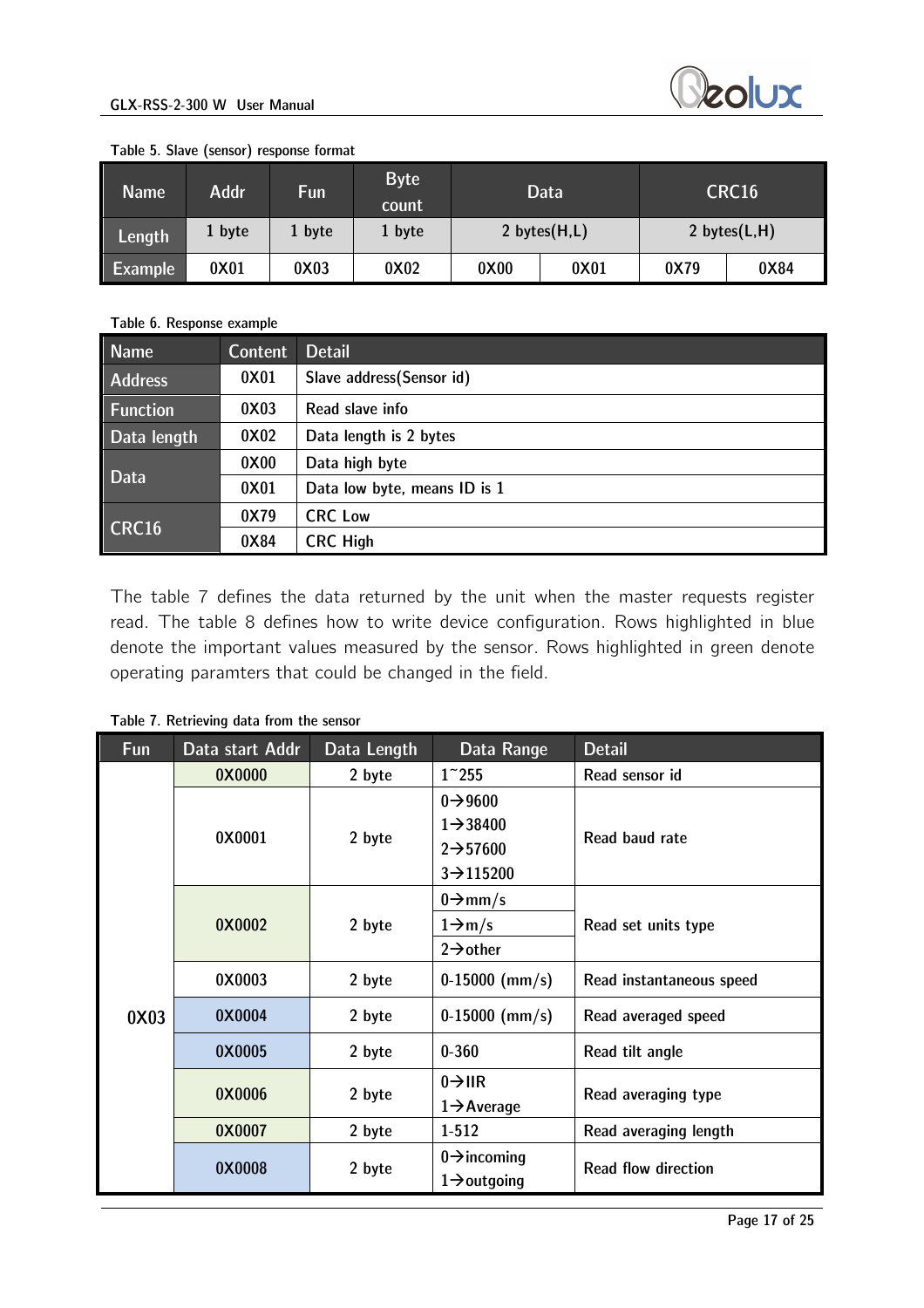

| Fun  | Data start Addr | Data Length | Data Range                                                                                                                 | <b>Detail</b>                                                                            |
|------|-----------------|-------------|----------------------------------------------------------------------------------------------------------------------------|------------------------------------------------------------------------------------------|
|      | 0X0009          | 2 byte      | $0 \rightarrow$ both<br>$1 \rightarrow$ incoming<br>$2\rightarrow$ outgoing                                                | Read flow direction filter setting                                                       |
|      | 0000A           | 2 byte      | $0 - 100$                                                                                                                  | Read sensitivity value                                                                   |
|      | 0X000B          | 2 byte      | $0 - 2048$                                                                                                                 | Read relative signal strength                                                            |
|      | 0X000C          | 2 byte      | $0 \rightarrow$ Normal<br>$1 \rightarrow$ Rotated<br>sideways                                                              | Read preconfigured device<br>placement orientation (i fit is<br>rotated sideways or not) |
|      | 0X000D          | 2 byte      | 451                                                                                                                        | Read firmware code 4.5.1                                                                 |
|      | 0x000E          | 2 byte      | $0-8$                                                                                                                      | Read defined gain sensitivity                                                            |
|      | 0x000F          | 2 byte      | 1,2,5,10,20,50,<br>100,200                                                                                                 | Read current gain level                                                                  |
|      | 0x0010          | 2 byte      | $0 - 65536$                                                                                                                | Read calculated water discharge                                                          |
| 0X03 | 0x0011          | 2 byte      | $0 \rightarrow$ ASCII64<br>$1 \rightarrow$ NMEA<br>$2 \rightarrow$ ASCIIV<br>$3 \rightarrow$ AVIO<br>$4 \rightarrow$ SDI12 | Read RS-232 protocol type                                                                |
|      | 0x0012          | 2 byte      | $0 \rightarrow HS$<br>$1 \rightarrow$ MODBUS                                                                               | Read RS-485 protocol type                                                                |
|      | 0x0013          | 2 byte      | $0 \rightarrow$ Disabled<br>$1 \rightarrow$ Enabled                                                                        | Is speed correction for tilt angle<br>enabled                                            |
|      | 0x0014          | 2 byte      | $0 \rightarrow$ Sensor Err.<br>$1 \rightarrow$ Sensor OK                                                                   | Level sensor health indicator                                                            |
|      | 0x0015          | 2 byte      | 0-15000                                                                                                                    | Read measured water level (in<br>millimeters from the sensor)                            |
|      | 0x0016          | 2 byte      | From -32768<br>To 32,767                                                                                                   | Read predefined radar height (in<br>cm, relative to arbitrary position)                  |
|      | 0x0017          | 2 byte      | 0-65535                                                                                                                    | Radar predefined radar horizontal<br>offset (in cm, from left shore)                     |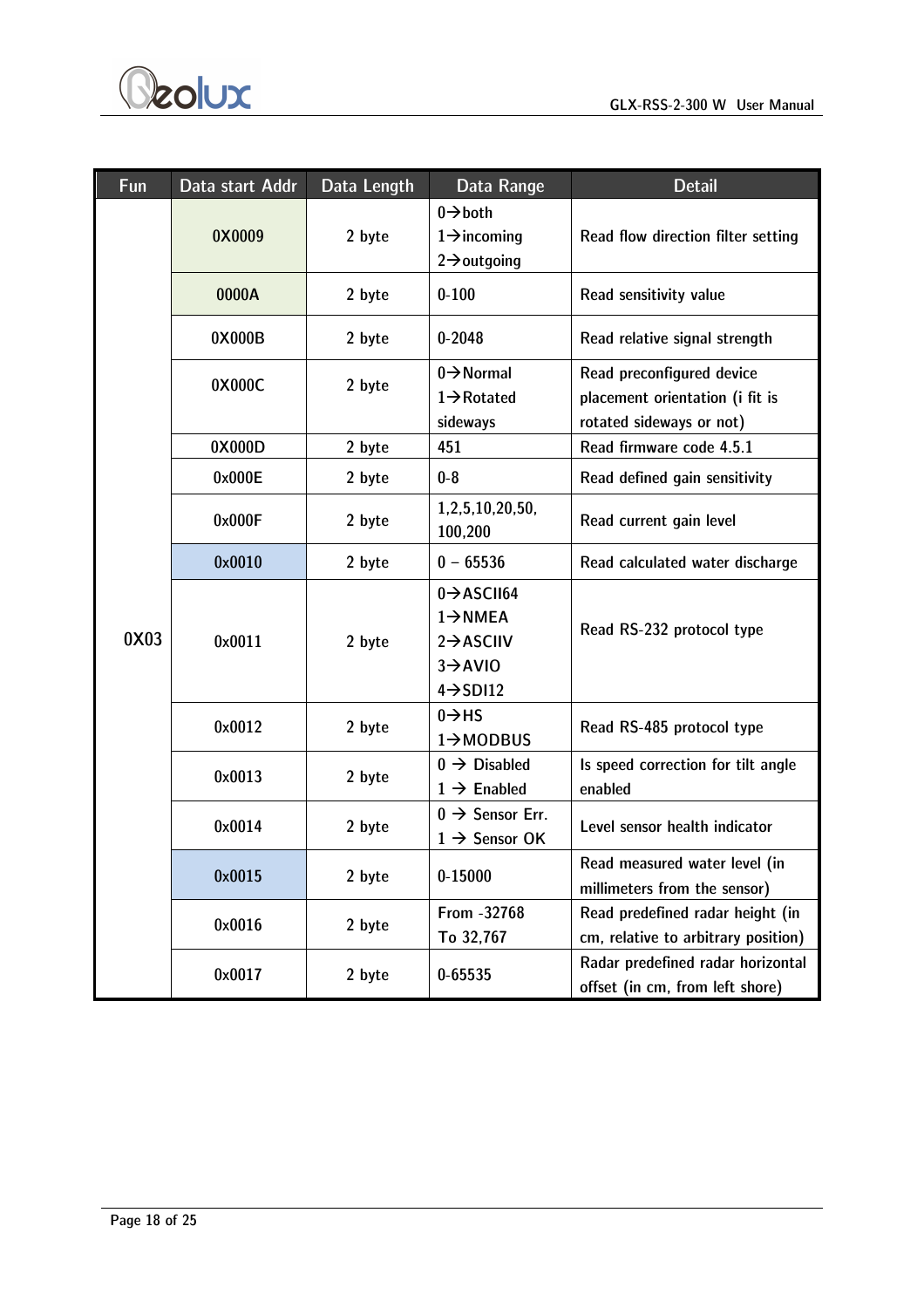

| Fun. | Data start Addr              | Data Length            | Data Range               | <b>Detail</b>                                                                                                                                                                                               |  |  |
|------|------------------------------|------------------------|--------------------------|-------------------------------------------------------------------------------------------------------------------------------------------------------------------------------------------------------------|--|--|
| 0x03 | 0x0018                       | 2 byte                 | $0 - 128$                | Read number of predefined points<br>that define channel geometry                                                                                                                                            |  |  |
|      | 0x0019                       | 2 byte                 | $0 - 128$                | Read number of k-coeff values                                                                                                                                                                               |  |  |
|      | 0x001A<br>$\cdots$<br>0x0099 | $128*(2 \text{ byte})$ | From -32768<br>To 32,767 | Relative height (in cm) for each<br>point that defines a channel<br>geometry/profile (Y coordinate)                                                                                                         |  |  |
|      | 0x009A<br><br>0x0119         | $128*(2 \text{ byte})$ | $0 - 65535$              | Relative vertical offset (in cm) for<br>each point that defines a channel<br>geometry/profile<br>(X coordinate)<br>Relative height (in cm) of the<br>for each<br>level<br>defined<br>water<br>k-coeff value |  |  |
|      | 0x011A<br><br>0x0199         | $128*(2 \text{ byte})$ | From -32768<br>To 32,767 |                                                                                                                                                                                                             |  |  |
|      | 0x019A<br><br>0x0219         | $128*(2 \text{ byte})$ | 0-65535                  | k-coeff values<br>Each k-coeff value is stored as val<br>$*$ 10000; so for k-coeff of 0.85,<br>the register would hold 8500.                                                                                |  |  |

Table 8. Writing dana to the sensor

| <b>Fun</b> | Data start Addr | Data Length | Data Range                                                                                       | <b>Detail</b>           |  |
|------------|-----------------|-------------|--------------------------------------------------------------------------------------------------|-------------------------|--|
| 0X06       | 0X0000          | 2 byte      | $1^{\sim}255$                                                                                    | Change sensor id        |  |
|            | 0X0001          | 2 byte      | $0 \rightarrow 9600$<br>$1 \rightarrow 38400$<br>$2 \rightarrow 57600$<br>$3 \rightarrow 115200$ | Change baud rate        |  |
|            | 0X0002          | 2 byte      | $0 \rightarrow$ mm/s<br>$1 \rightarrow m/s$                                                      | Change data unit        |  |
|            | 0X0003          | 2 byte      | $0 \rightarrow$ IIR<br>$1 \rightarrow$ Average                                                   | Change averaging type   |  |
|            | 0X0004          | 2 byte      | $1 - 512$                                                                                        | Change averaging length |  |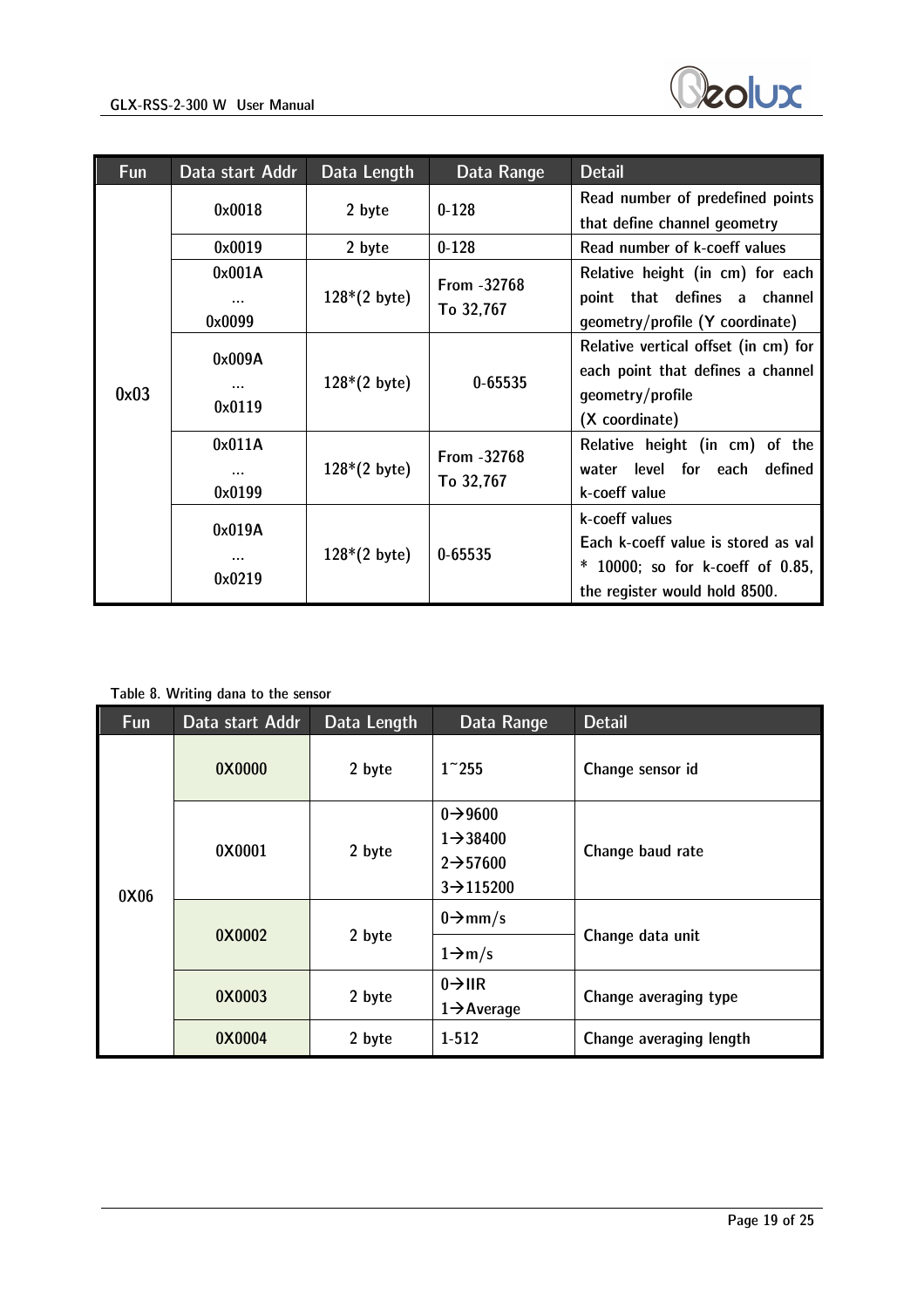



| Fun  | Data start Addr              | Data Length            | Data Range                                                                                                                 | <b>Detail</b>                                                                                    |                           |
|------|------------------------------|------------------------|----------------------------------------------------------------------------------------------------------------------------|--------------------------------------------------------------------------------------------------|---------------------------|
| 0x06 | 0X0005                       | 2 byte                 | $0 \rightarrow$ both<br>$1 \rightarrow$ incoming<br>$2\rightarrow$ outgoing                                                | Change flow direction filter type                                                                |                           |
|      | 0X0006                       | 2 byte                 | $0 - 100$                                                                                                                  | Change sensitivity level                                                                         |                           |
|      | 0X0007                       | 2 byte                 | $0 \rightarrow$ Normal<br>$1 \rightarrow$ Rotated<br>sideways                                                              | Change device orientation                                                                        |                           |
|      | 0X0008                       | 2 byte                 | $0 \rightarrow$ ASCII64<br>$1 \rightarrow$ NMEA<br>$2 \rightarrow$ ASCIIV<br>$3 \rightarrow$ AVIO<br>$4 \rightarrow$ SDI12 | Change RS-232 protocol type                                                                      |                           |
|      | 0X0009                       | 2 byte                 | $0 \rightarrow HS$<br>$1 \rightarrow$ MODBUS<br><b>RTU</b>                                                                 | Change RS-485 protocol type                                                                      |                           |
|      | 0X000A                       | 2 byte                 | $0 - 8$                                                                                                                    | <b>Change PGA sensitivity</b>                                                                    |                           |
|      | 0X000B                       | 2 byte                 | $0 \rightarrow$ Disabled<br>$1 \rightarrow$ Enabled                                                                        | Enable / disable tilt angle<br>compensation for surface velocity<br>reading                      |                           |
|      | 0x000C                       | 2 byte                 | $0 \rightarrow$ Writ params<br>$1 \rightarrow$ Write points<br>$2\rightarrow$ Write k-coeffs                               | Change configured channel profile<br>info. Initiates writing buffered<br>data into device flash. |                           |
|      | 0x000D                       | 2 byte                 | From -32768<br>To 32,767                                                                                                   | Radar<br>height (Y)                                                                              | Profile params<br>buffer. |
|      | 0x000E                       | 2 byte                 | 0-65535                                                                                                                    | Radar<br>Offset (X)                                                                              |                           |
|      | 0x000F                       | 2 byte                 | $0 - 128$                                                                                                                  | Number of<br>geometry<br>points                                                                  |                           |
|      | 0x0010                       | 2 byte                 | $0 - 128$                                                                                                                  | Number of<br>k-coeffs                                                                            |                           |
|      | 0x0011<br><br>0x0090         | $128*(2 \text{ byte})$ | From -32768<br>To 32,767                                                                                                   | Point Heights buffer<br><b>OR</b><br>k-coeffs height levels buffer                               |                           |
|      | 0x0091<br>$\cdots$<br>0x0110 | $128*(2 \text{ byte})$ | 0-65535                                                                                                                    | Point X offsets buffer<br><b>OR</b><br>k-coeffs buffer                                           |                           |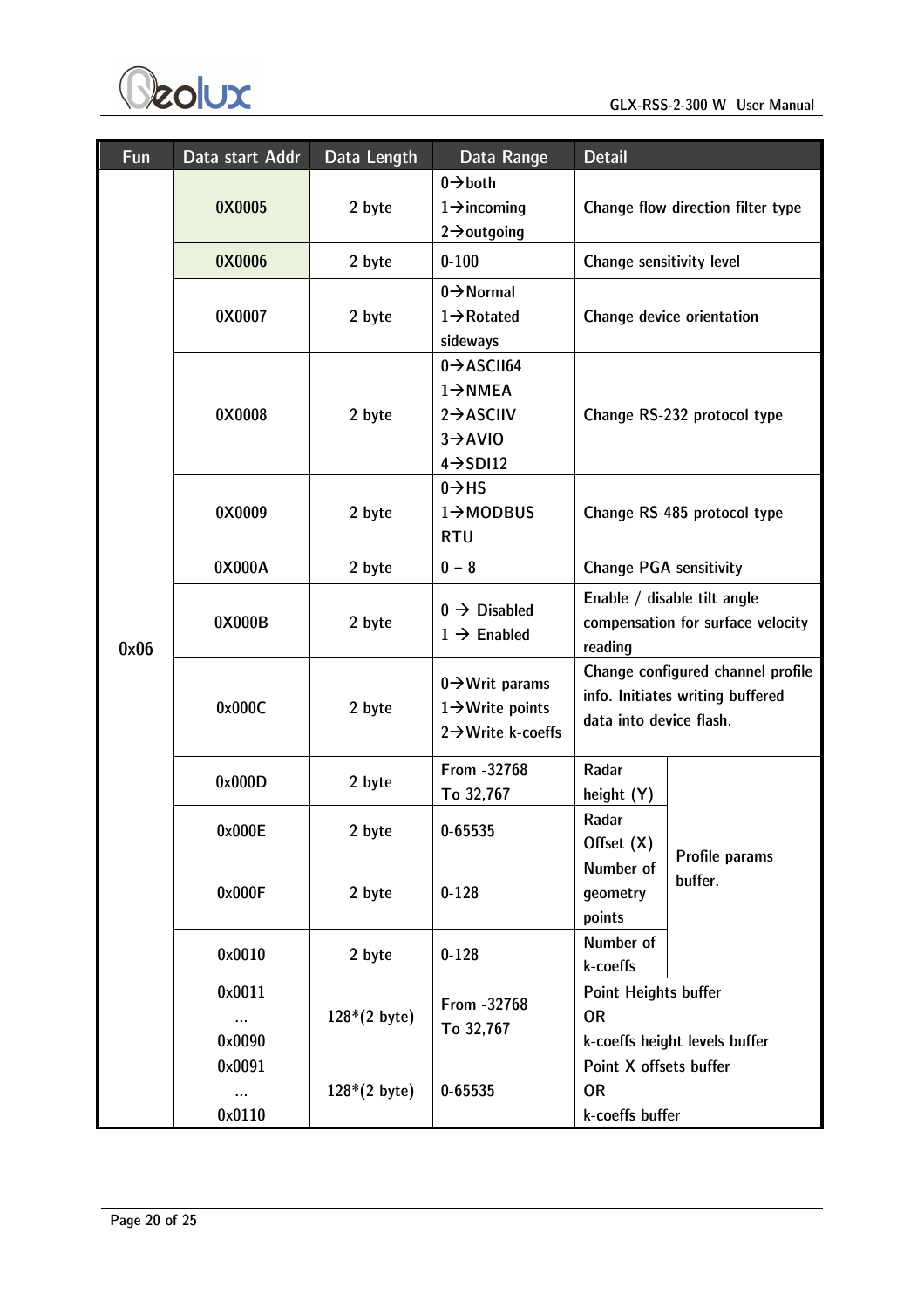

# **7. Radar Configurator Utility**

Geolux provides a user-friendy PC application for configuring the flow meter operating parameters. Additionally, the Configurator Utility displays current flow measurements.

When started, the Configurator Utility displays its main window. Initially, no flow data is displayed, as the connection to the flow meter device is not established.

| Geolux RSS-2-300 Water Flow Radar Configurator |                                             |                  |
|------------------------------------------------|---------------------------------------------|------------------|
| Radar View Help                                |                                             |                  |
| Radar Module Info                              | $\sqrt{4}$ $\times$<br><b>Measured Flow</b> | $\star$ $\times$ |
|                                                |                                             |                  |
|                                                | Water Flow Speed<br>-- Average Flow Speed   |                  |
|                                                |                                             |                  |
|                                                |                                             |                  |
|                                                |                                             |                  |
|                                                |                                             |                  |
|                                                |                                             |                  |
|                                                |                                             |                  |
|                                                |                                             |                  |
|                                                |                                             |                  |
|                                                |                                             |                  |
|                                                |                                             |                  |
|                                                | $\left($                                    |                  |

Picture 3. Flow Meter Configurator main window

To connect the Configurator utility with the flow meter, connect your PC to the speed radar using an RS-232 serial cable connection. Then, select the *Radar*  $\rightarrow$ *Connect* menu option in the Configurator Utility, and choose the appropriate COM port number. The Configurator will try to establish a data link between your PC and the flow meter device. After the data link is established, active device parameters will be displayed, and the flow velocity measurements will be displayed:



Picture 4. Configurator main window with device connected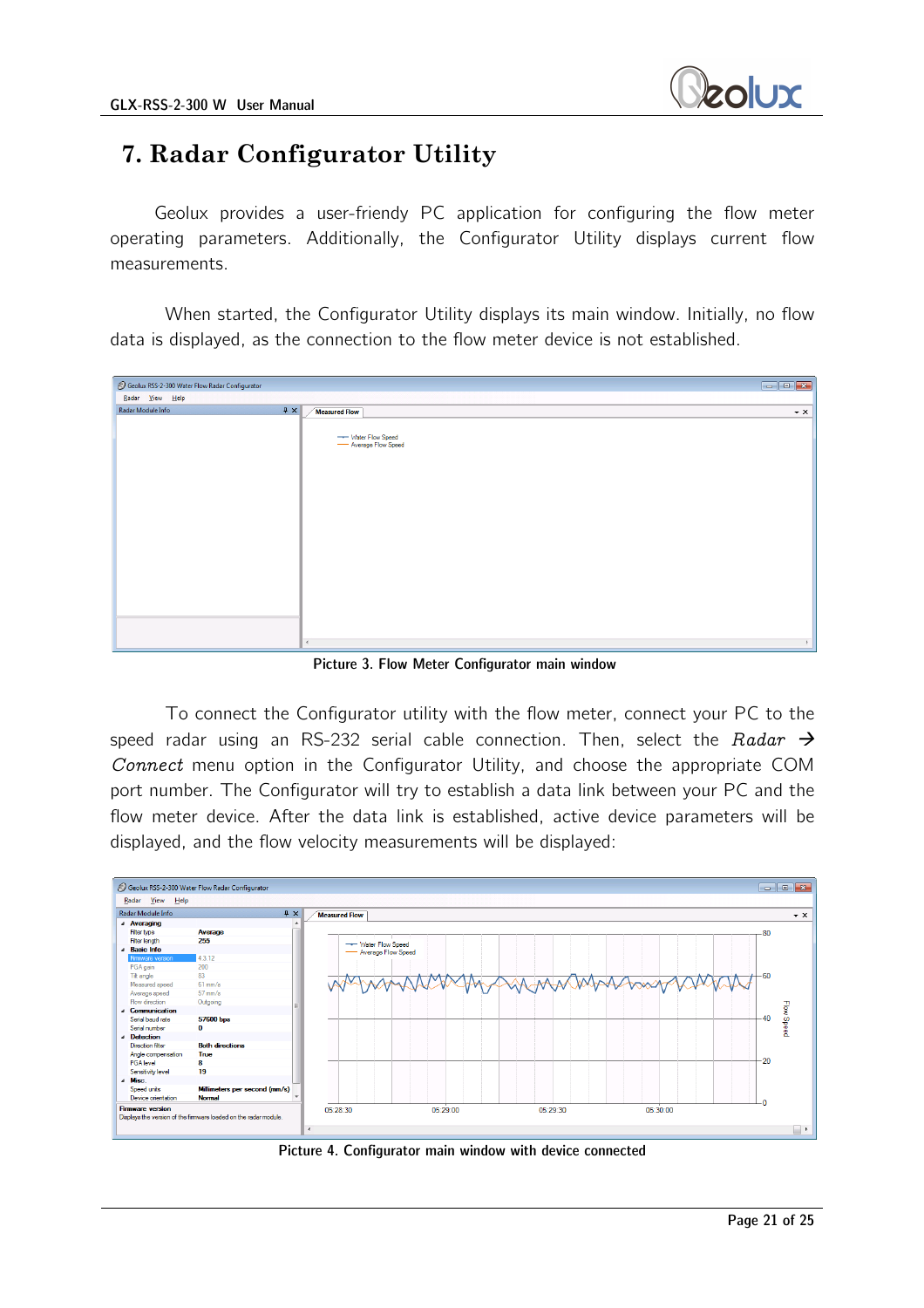The utility window is divided into two panes, that can be manually re-arranged. The first panel (at the left part of the screen) is the Radar Module Info pane that displays the radar flow meter information and operating parameters. Some of these parameters can be changed by editing the values directly inside the Radar Module Info pane. The following information is displayed:

| <b>Filter type</b>        | select filtering algorithm to use for flow measurement averaging;<br>available are IIR and (moving) average                                  |
|---------------------------|----------------------------------------------------------------------------------------------------------------------------------------------|
| <b>Filter length</b>      | if moving average filter is used, select the averaging window length                                                                         |
| <b>Firmware</b> version   | the version of the firmware running in the radar sensor device                                                                               |
| PGA gain                  | the current gain value of the analog radar signal amplifier; the gain is<br>automatically adjusted to provide maximum possible dynamic range |
| <b>Tilt angle</b>         | the measured tilt angle (in degrees) of the radar device                                                                                     |
| <b>Measured speed</b>     | currently measured speed, in the currently active units                                                                                      |
| Average speed             | the current value of averaged flow measurement; this value should be<br>used as the flow meter readout                                       |
| <b>Flow direction</b>     | the direction of the detected water flow                                                                                                     |
| Serial baud rate          | the communication bitrate used for serial communication with the<br>radar device                                                             |
| Serial number             | the device identifier, used if multiple devices are connected together<br>over RS-485 interface                                              |
| <b>Direction filter</b>   | select whether any flow direction is reported, or only incoming or<br>outgoing flow are reported                                             |
| Angle compensation        | select whether automatic angle compensation is used or not                                                                                   |
| Sensitivity level         | radar sensor sensitivity - maximum level provides furthest detection<br>range, decreasing this level decreases the detection range           |
| <b>Speed units</b>        | select if the speed is reported in metric $(km/h)$ or imperial (mph) units                                                                   |
| <b>Device orientation</b> | select if the device is normally oriented, or of it is sidewise rotated for<br>90 degrees                                                    |

The second pane (in the right part of the window) displays the history graph showing the measured flow speed (both direct and averaged measurements) in the last 30 minutes.

For flow measurement, averaged flow speed reading should be used, to filter out fluctuations in direct measurement caused by waves on the fluid surface.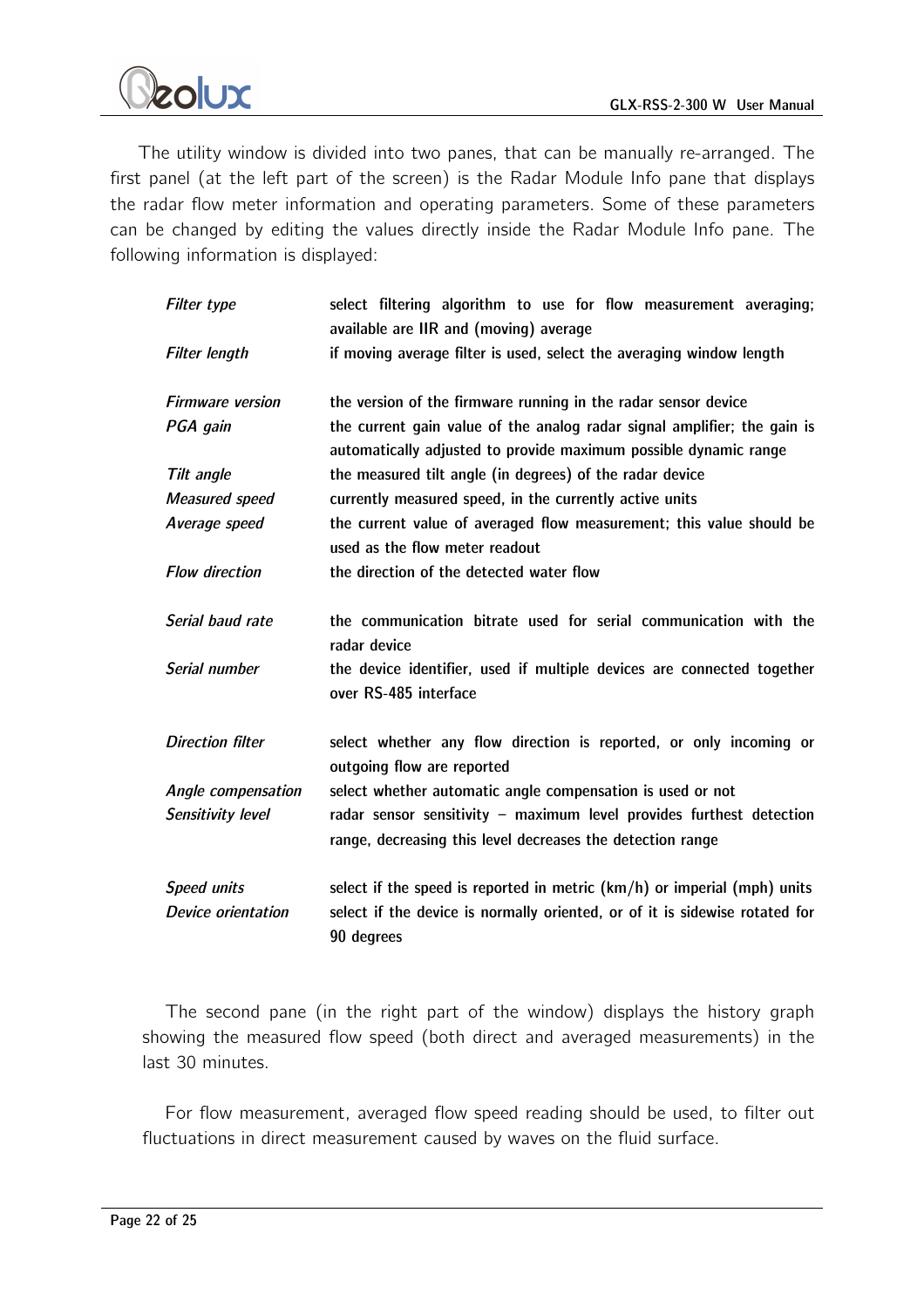

# **8. Calculating Discharge From Flow Velocity**

Geolux RSS-2-300 W flow meter measures flow velocity at the water surface. This measurement can be used to calculate actual discharge – the total volume of water that passes through a channel cross-section in a specific period of time. Discharge measurement is important for a wide variety of purposes including flood and pollution control, irrigation, watercourse regulations and broadly as an input data for dimensioning of almost any new structure on the open channel flows.

Discharge is calculated by multiplying mean flow velocity and channel crosssection area. The cross-section area is the area of the slice in the water column made perpendicular to the flow direction.

For ideal case, let us assume the rectangular channel profile, with constant flow velocity at all points, as in Picture 5.



Picture 5. Simple channel diagram

The discharge can be calculated according to the formula:

 $Q = V * A$ 

where Q is discharge (for example in  $m^3/s$ ), V is flow velocity (for example in m/s), and A is cross-section area (for example in  $m^2$ ).

For real-world measurements it is important to understand that the velocity of the moving water varies both across the stream channel and from the surface to the bottom of the stream due to friction, as in Picture 6.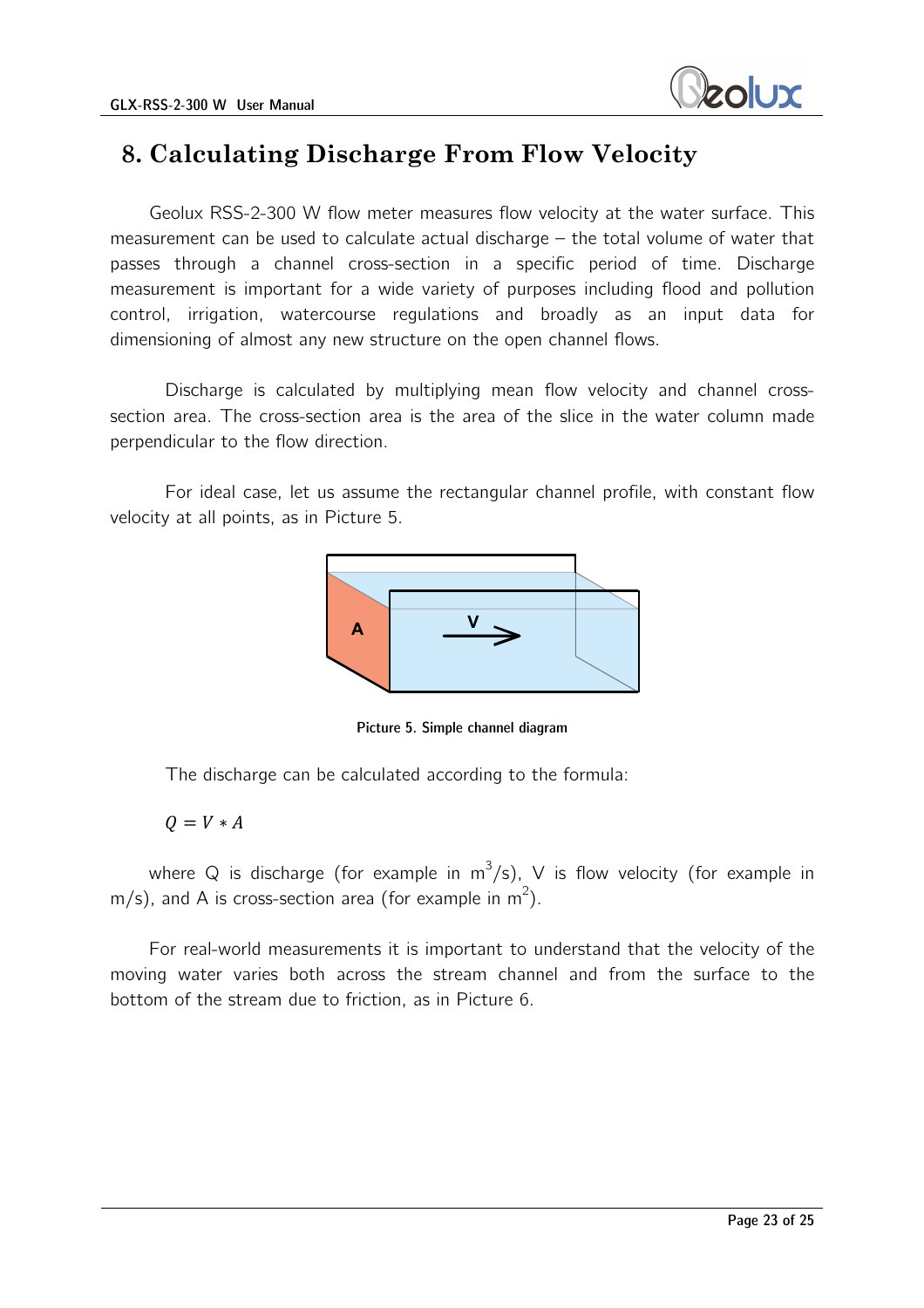



Picture 6. Flow velocity in a typical cross-section

In order to determine the discharge in a realistic channel, the area must be precisely measured by measuring water depths at a series of points across the stream and multiplying by the width of the stream within each segment represented by the depth measurement. The mean cross-section flow velocity needs to be determined from measured surface flow velocity. Studies performed by USGS reveal that, typically, the mean velocity is 80-95% of the surface velocity, the average being 85%.

Knowing non-rectangular area of the stream cross-section, and knowing the surface flow velocity, the following formula can be used:

 $Q = 0.85 * V * A$ 

More details about water flow measurements can be found in the following technical note:

https://www.bae.ncsu.edu/programs/extension/wqg/319monitoring/TechNotes/technote3\_surface\_flow.pdf